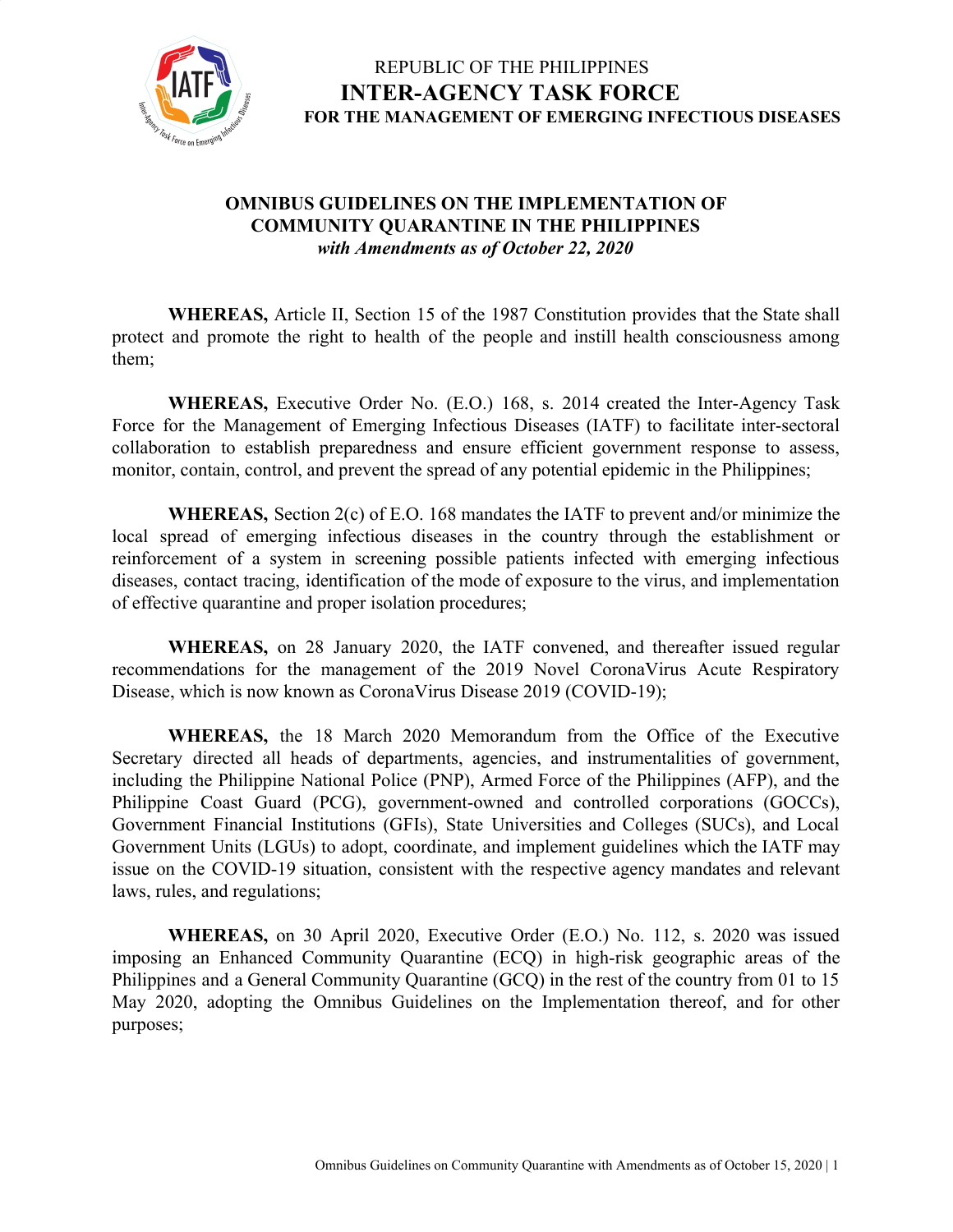

**WHEREAS,** the IATF approved the Guidelines on the Implementation of the Modified Enhanced Community Quarantine (MECQ) including the zoning concept, corresponding qualification, and its phased response or intervention.

**WHEREAS,** there is a need to revise existing guidelines on community quarantine to streamline rules which will be applicable to transitional community quarantine classifications;

**WHEREAS,** Section 3 of E.O. 112 authorizes the IATF to amend or modify the Omnibus Guidelines on the Implementation of Community Quarantine in the Philippines.

**NOW, THEREFORE,** in consideration of the premises set forth herein, the IATF issues these amended Omnibus Guidelines to harmonize and codify existing guidelines of the IATF and member-agencies pertaining to community quarantine, which shall be applied to all regions, provinces, cities, municipalities and barangays placed under community quarantine.

**SECTION [1] DEFINITION OF TERMS.** For purposes of these Guidelines, the following shall be defined as follows:

- 1. **Accommodation Establishments** refers to an establishment operating primarily for accommodation purposes including, but not limited to, hotels, resorts, apartment hotels, tourist inns, motels, pension houses, private homes used for homestay, ecolodges, serviced apartments, condotels, and bed and breakfast facilities. *(As amended by Paragraph A(1) of IATF Resolution No. 43, June 03, 2020)*
- 2. **Comorbidity** refers to the presence of a pre-existing chronic disease condition.
- 3. **Community Quarantine -** refers to the restriction of movement within, into, or out of the area of quarantine of individuals, large groups of people, or communities, designed to reduce the likelihood of transmission of an infectious disease among persons in and to persons outside the affected area.
- 4. **COVID-19** refers to the Coronavirus Disease 2019 which is caused by the virus known as the severe acute respiratory syndrome coronavirus 2 (SARS-CoV-2).
- 5. **Enhanced Community Quarantine** refers to the implementation of temporary measures imposing stringent limitations on movement and transportation of people, strict regulation of operating industries, provision of food and essential services, and heightened presence of uniformed personnel to enforce community quarantine protocols.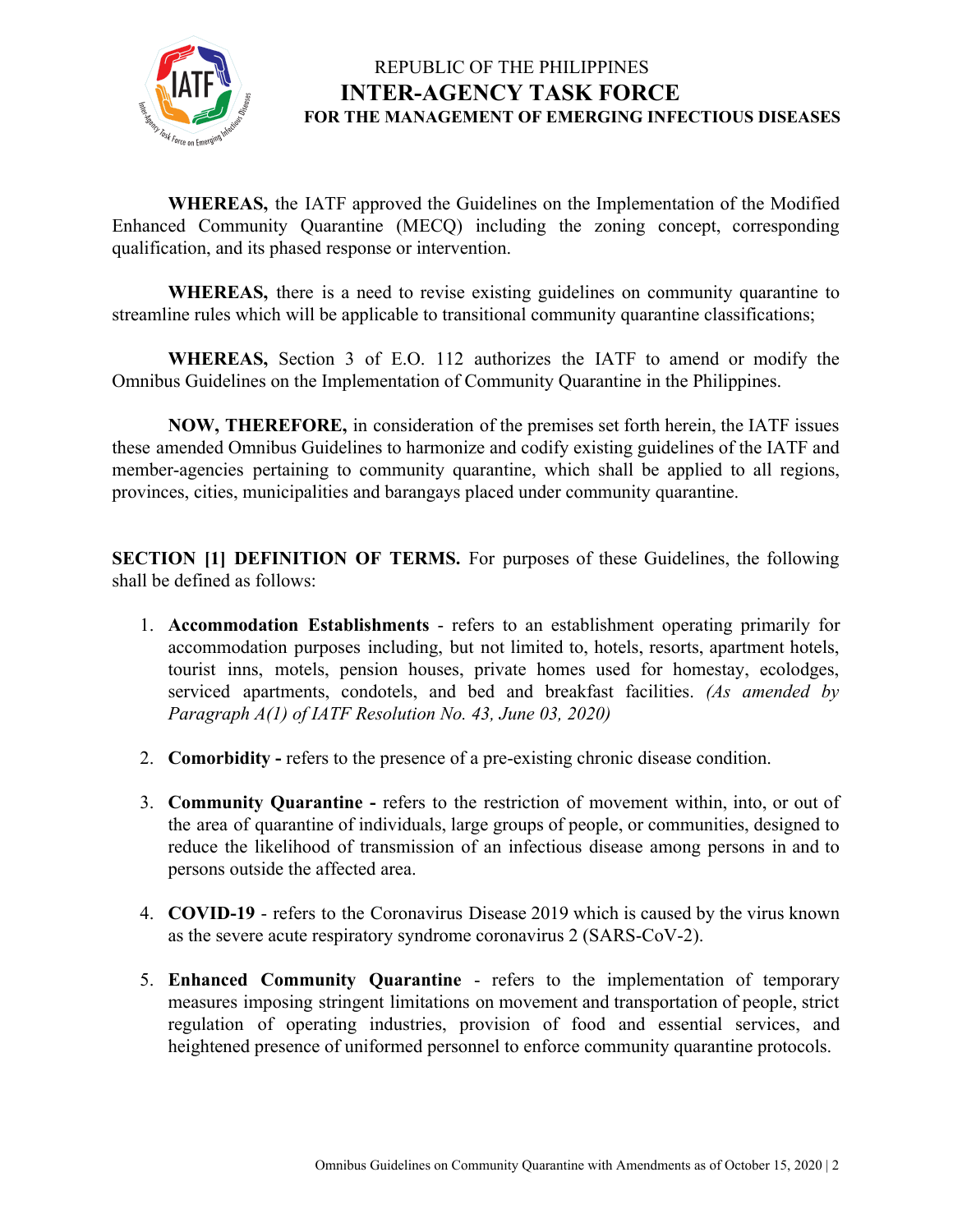

- 6. **Essential goods and services -** covers health and social services to secure the safety and well-being of persons, such as but not limited to, food, water, medicine, medical devices, public utilities, energy, and others as may be determined by the IATF.
- 7. **General Community Quarantine** refers to the implementation of temporary measures limiting movement and transportation, regulation of operating industries, and presence of uniformed personnel to enforce community quarantine protocols.
- 8. **Health and emergency frontline services -** refers to services provided by public health workers [all employees of the Department of Health (DOH), DOH Hospitals, Hospitals of LGUs, and Provincial, City, and Rural Health Units, and Drug Abuse Treatment and Rehabilitation Centers including those managed by other government agencies (*e.g.* police and military hospitals/clinics, university medical facilities), uniformed medical personnel], private health workers, such as but not limited to medical professionals, hospital and health facility administrative and maintenance staff, and aides from private health facilities, as well as their service providers, health workers and volunteers of the Philippine Red Cross and the World Health Organization, and employees of Health Maintenance Organizations (HMOs), the Philippine Health Insurance Corporation (PHIC), health insurance providers, disaster risk reduction management officers, and public safety officers.
- 9. **Interzonal movement -** *t*he movement of people, goods and services between provinces, highly urbanized cities, and independent component cities under different community quarantine classification. For this purpose, the National Capital Region shall be considered as one area. Provided that movements to and from areas under granular lockdowns shall be considered as interzonal movement even if within the same province or highly urbanized city. (As amended by Paragraph A of IATF Resolution No. 79, October 15, 2020)
- 10. **Intrazonal movement -** the movement of people, goods and services between provinces, highly urbanized cities, and independent component cities under the same community quarantine classification, without transiting through an area placed under a different classification. For this purpose, the National Capital Region shall be considered as one area. (As amended by Paragraph A of IATF Resolution No. 79, October 15, 2020)
- 11. **Minimum public health standards** refers to guidelines set by the DOH under Administrative Order No. 2020-0015, as well as sector-relevant guidelines issued by national government agencies as authorized by the IATF, to aid all sectors in all settings to implement non-pharmaceutical interventions (NPI), which refer to public health measures that do not involve vaccines, medications or other pharmaceutical interventions, which individuals and communities can carry out in order to reduce transmission rates,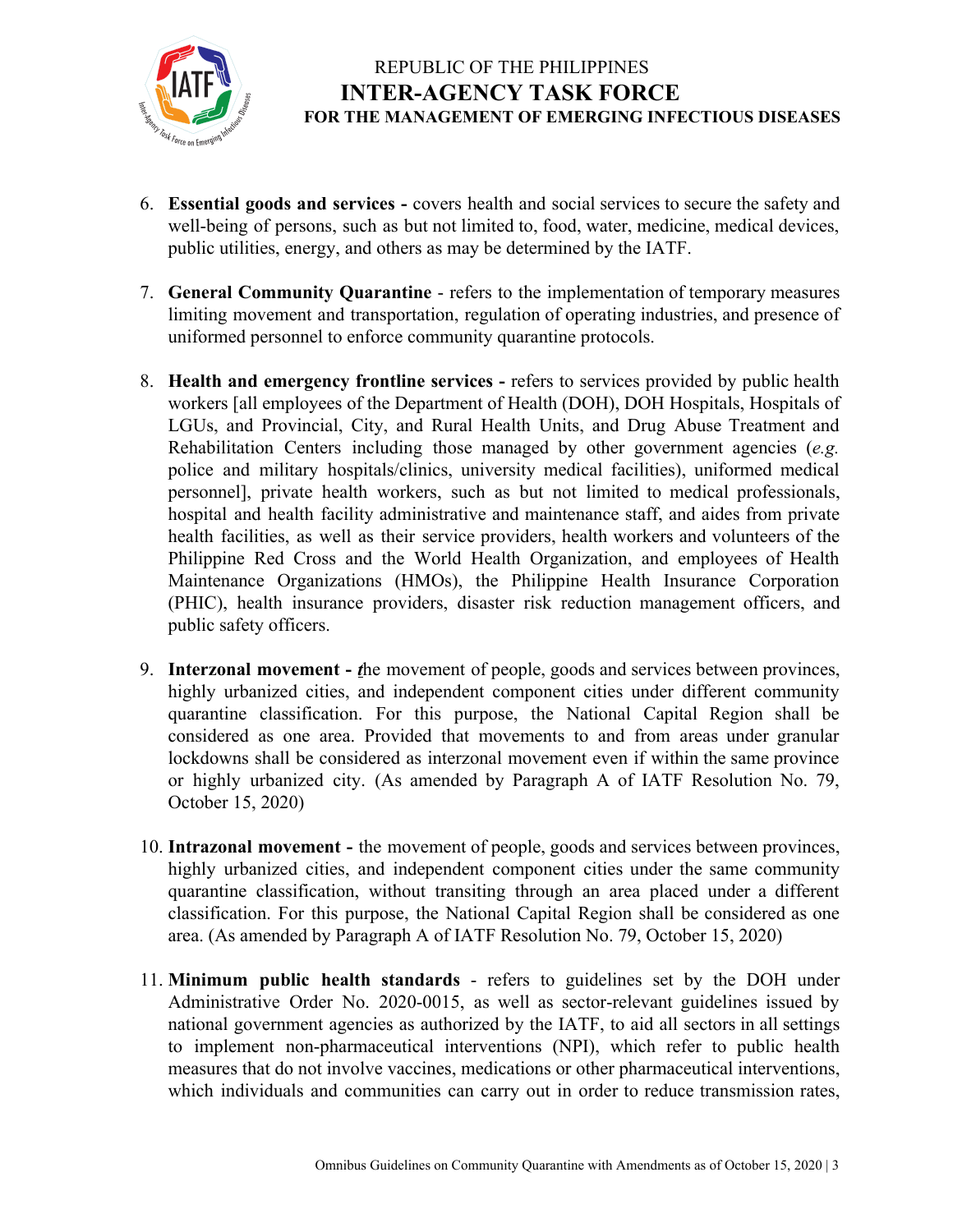

contact rates, and the duration of infectiousness of individuals in the population to mitigate COVID-19. For this purpose, the Department of Tourism and Department of Public Works and Highways are recognized as the sector-relevant agencies with respect to tourism and construction, respectively.

- 12. **Modified Enhanced Community Quarantine -** refers to the transition phase between ECQ and GCQ, when the following temporary measures are relaxed and become less necessary: stringent limits on movement and transportation of people, strict regulation of operating industries, provision of food and essential services, and heightened presence of uniformed personnel to enforce community quarantine protocols.
- 13. **Modified General Community Quarantine** refers to the transition phase between GCQ and the New Normal, when the following temporary measures are relaxed and become less necessary: limiting movement and transportation, the regulation of operating industries, and the presence of uniformed personnel to enforce community quarantine protocols .
- 14. **New Normal** refers to the emerging behaviors, situations, and minimum public health standards that will be institutionalized in common or routine practices and remain even after the pandemic while the disease is not totally eradicated through means such as widespread immunization. These include actions that will become second nature to the general public as well as policies such as bans on large gatherings that will continue to remain in force.
- 15. **Operational capacity -** refers to such a number of employees or workers who can be permitted or required to physically report to work on-site in a particular office or establishment.
- 16. **Skeleton workforce** refers to the operational capacity which utilizes the [smallest](https://dictionary.cambridge.org/us/dictionary/english/small) [number](https://dictionary.cambridge.org/us/dictionary/english/number) of [people](https://dictionary.cambridge.org/us/dictionary/english/people) [needed](https://dictionary.cambridge.org/us/dictionary/english/needed) for a [business](https://dictionary.cambridge.org/us/dictionary/english/business) or [organization](https://dictionary.cambridge.org/us/dictionary/english/organization) to maintain its basic functions.

**SECTION [2] GUIDELINES FOR AREAS PLACED UNDER ENHANCED COMMUNITY QUARANTINE.** Areas placed under ECQ shall observe the following protocols:

1. Minimum public health standards shall be complied with at all times for the duration of the ECQ.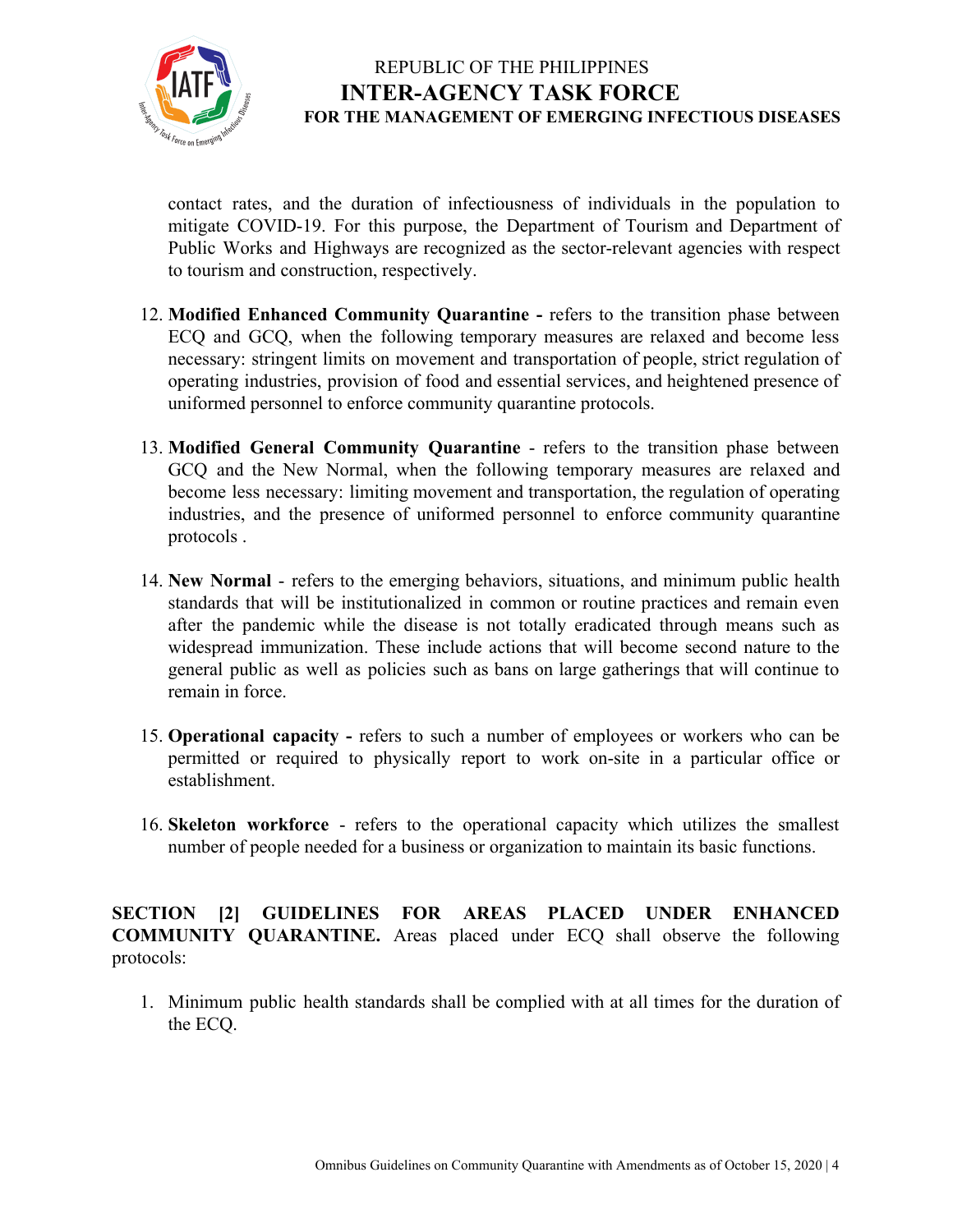

- 2. Strict home quarantine shall be observed in all households, and the movement of all residents shall be limited to accessing essential goods and services, and for work in permitted offices or establishments as well as activities listed hereunder.
- 3. Any person below fifteen (15) years old, those who are over sixty-five years of age, those with immunodeficiency, comorbidity, or other health risks, and pregnant women, including any person who resides with the aforementioned, shall be required to remain in their residences at all times, except when indispensable under the circumstances for obtaining essential goods and services, or for work in industries and offices or such other activities permitted in this Section. (As amended by Paragraph A of IATF Resolution No. 79, October 15, 2020)
- 4. The following establishments, persons, or activities are allowed to operate, work, or be undertaken for the duration of the ECQ:
	- a. With full operational capacity:
		- i. Public and private hospitals;
		- ii. Health, emergency and frontline services, including those provided by dialysis centers, chemotherapy centers, and the like;
		- iii. Manufacturers of medicines, medical supplies, devices and equipment, including suppliers of input, packaging, and distribution;
		- iv. Industries involved in agriculture, forestry, and fishery and their workers, including farmers, Agrarian Reform Beneficiaries (ARBs), fisherfolk, and agri-fishery stores, and such other components of the food value chain; and
		- v. Delivery and courier services, whether in-house or outsourced, transporting food, medicine, or other essential goods, including clothing, accessories, hardware, housewares, school and office supplies, as well as pet food and other veterinary products.
	- b. At a maximum of fifty percent (50%) operational capacity, without prejudice to the adoption of work-from-home or other alternative work arrangements and without diminution of existing operational capacity previously allowed, if any:
		- i. Private establishments and their employees involved in the provision of essential goods and services, and activities in the value chain related to food, medicine and vitamins production, medical supplies, devices and equipment, and other essential products such as but not limited to soap and detergents, diapers, feminine hygiene products, toilet paper and wet wipes,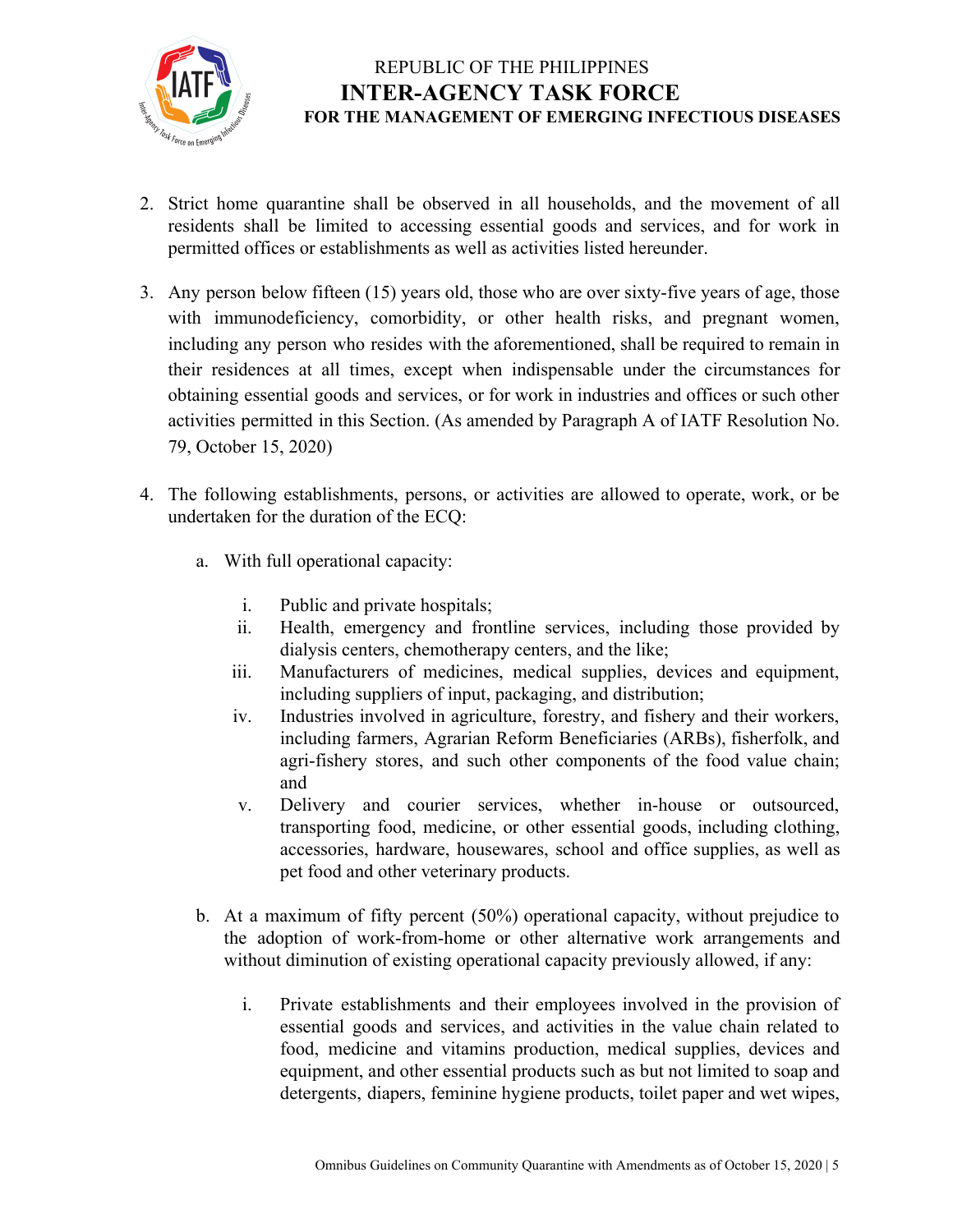

and disinfectants. Such establishments shall include, but shall not be limited to, public markets, supermarkets, grocery stores, convenience stores, laundry shops, food preparation establishments insofar as take-out and delivery services, and water-refilling stations, unless a higher operational capacity is authorized by the Department of Trade and Industry (DTI);

- ii. Media establishments and their total permanent staff complement, inclusive of reporters and other field employees, as registered with the Department of Labor and Employment (DOLE) and accredited by the Presidential Communications Operations Office (PCOO); and
- iii. Workers accredited by the Department of Transportation (DOTr) to work on utility relocation works, and specified limited works across thirteen (13) railway projects, including replacement works for the Manila Metro Rail Transit System Line 3. *Provided that* where applicable, on-site or near-site accommodations and/or point-to-point shuttle services should be arranged.
- c. With a skeleton workforce:
	- i. Other medical, dental, rehabilitation, and optometry clinics, pharmacies or drug stores: *Provided* that there is strict observance of infection prevention and control protocols. *Provided, further,* that dental procedures shall be limited to emergency cases only and that the wearing of full Personal Protective Equipment (PPEs) by dentists and attendants shall be mandatory. *Provided finally* that home service therapy for Persons With Disabilities (PWDs) shall be allowed;
	- ii. Veterinary clinics;
	- iii. Banks, money transfer services, including pawnshops only insofar as performing money transfer functions, microfinance institutions, and credit cooperatives, including their armored vehicle services, if any;
	- iv. Capital markets, including but not limited to the Bangko Sentral ng Pilipinas, Securities and Exchange Commission, Philippine Stock Exchange, Philippine Dealing and Exchange Corporation, Philippine Securities Settlement Corporation, and Philippine Depository and Trust Corporation;
	- v. Water supply and sanitation services and facilities, including waste disposal services, as well as property management and building utility services;
	- vi. Energy and power companies, their third-party contractors and service providers, including employees involved in electric transmission and distribution, electric power plant and line maintenance, electricity market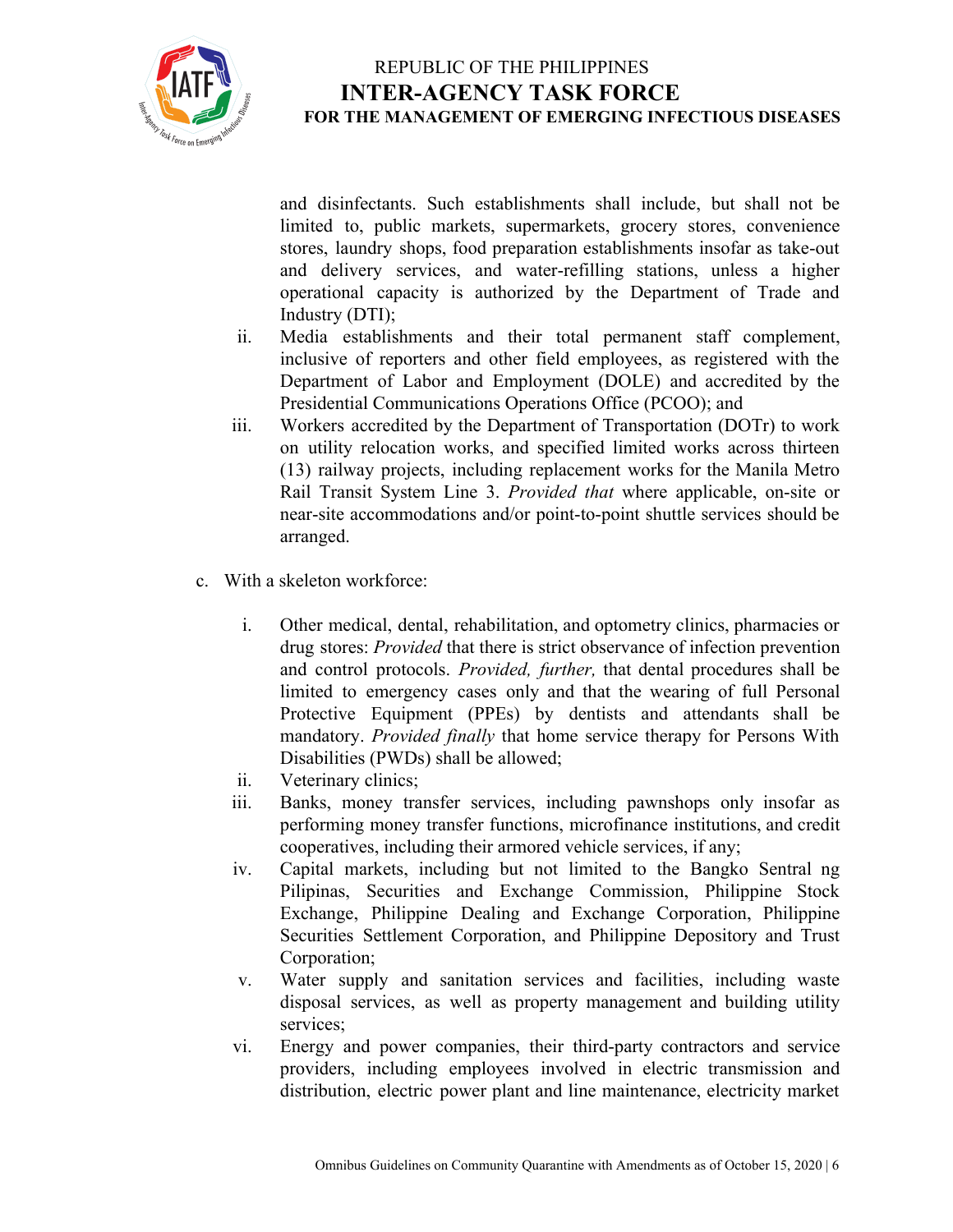

and retail suppliers, as well as those involved in the exploration, operations, trading and delivery of coal, oil, crude or petroleum and by-products (gasoline, diesel, liquefied petroleum gas, jet oil, kerosene, lubricants), including gasoline stations, refineries and depots or any kind of fuel used to produce electricity;

- vii. Telecommunications companies, internet service providers, cable television providers, including those who perform indirect services such as the technical, sales, and other support personnel, as well as the employees of their third-party contractors doing sales, installation, maintenance and repair works;
- viii. Airline and aircraft maintenance, pilots and crew, and employees of aviation schools for purposes of the pilot's recurrent training for flight proficiency and type rating using simulator facilities; and ship captains and crew, including shipyard operations and repair;
- ix. Manufacturing companies and suppliers of equipment or products necessary to perform construction works, such as cement and steel;
- x. The Philippine Postal Corporation, at an operational capacity necessary to maintain the prompt delivery of services to its clients;
- xi. The Philippine Statistics Authority, at an operational capacity necessary to conduct data gathering and survey activities related to COVID-19 and the registration and implementation of the national identification (ID) system;
- xii. Business process outsourcing establishments (BPOs) and export-oriented businesses, including mining and quarrying, with work-from-home, on-site or near site accommodation, or point-to-point shuttling arrangements. For this purpose, BPOs and export-oriented businesses, and their service providers, shall be allowed to install, transport and maintain the necessary on-site and work-from-home equipment, deploy their workers under on-site or near-site accommodation arrangements, or provide point-to-point shuttle services from their near-site accommodations to their offices;
- xiii. Essential projects, whether public or private, such as but not limited to quarantine and isolation facilities for Persons under Monitoring (PUMs), and suspect and confirmed COVID-19 patients, facilities for the health sector including those dealing with PUMs, and suspect and confirmed COVID-19 patients, facilities for construction personnel who perform emergency works, flood control, and other disaster risk reduction and rehabilitation works, sewerage projects, water service facilities projects, and digital works. Priority public and private construction projects, defined as those that refer to food production, agriculture, fishery, fish port development, energy, housing, communication, water utilities,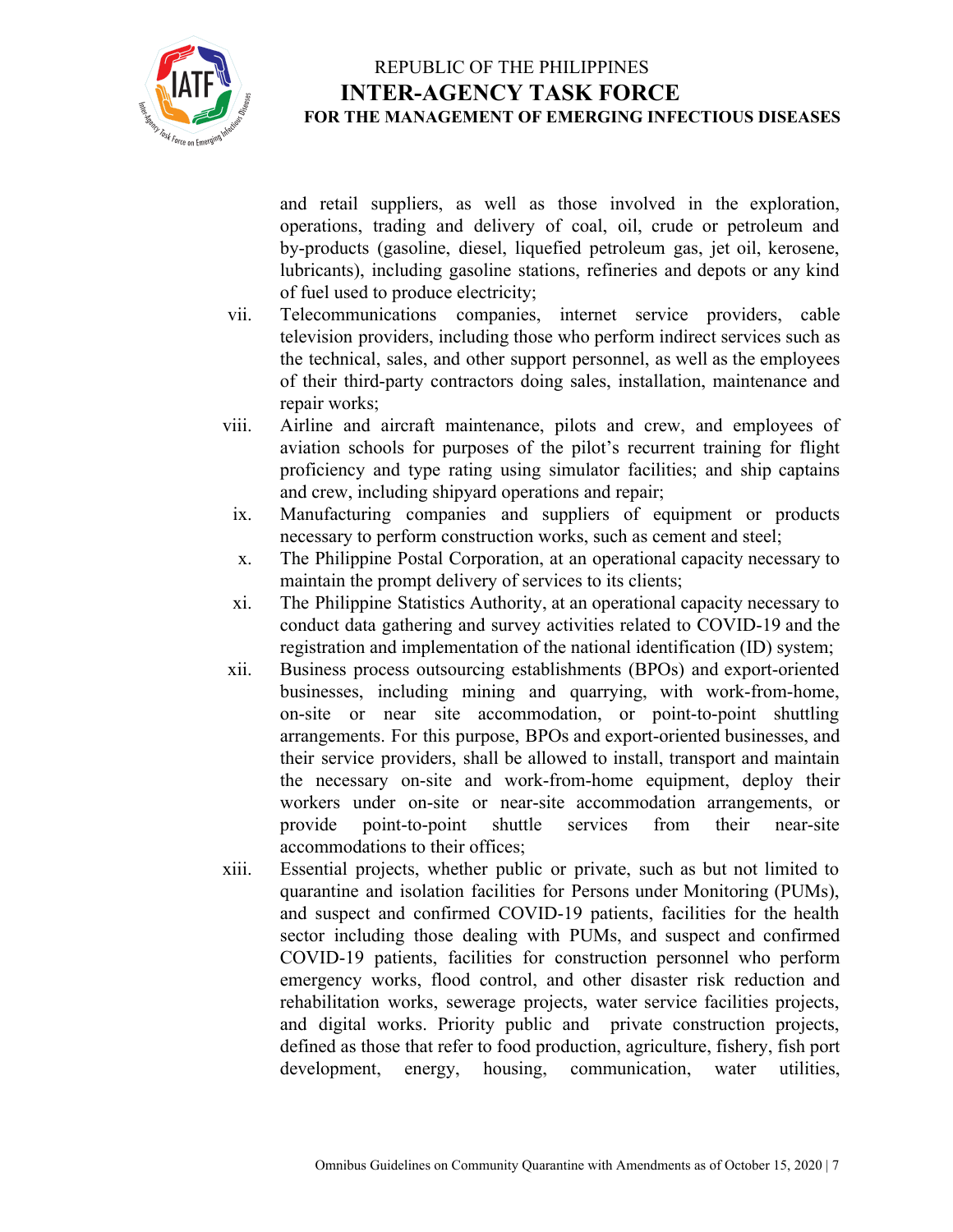

manufacturing, and Business Process Outsourcing (BPOs), shall likewise be allowed to operate in accordance with guidelines issued by the DPWH;

- xiv. Funeral and embalming services. *Provided,* that there is shuttle service and/or housing accommodation for their personnel and staff;
- xv. Humanitarian assistance personnel from civil society organizations (CSOs), non-government organizations (NGOs), and United Nations-Humanitarian Country Teams, as well as individuals performing relief operations to augment the government's response against COVID-19 and other disasters or calamities that may occur. *Provided* that they are authorized by the appropriate government agency or LGU;
- xvi. Pastors, priests, rabbis, imams or such other religious ministers whose movement shall be related to the conduct of necrological or funeral rites. Corollarily, immediate family members of the deceased who died of causes other than COVID-19 shall be allowed to move from their residences to attend the wake or interment of the deceased upon satisfactory proof of their relationship with the latter, fully complying with social distancing measures for the duration of the activity;
- xvii. Security personnel;
- xviii. Printing presses authorized by the Bureau of Internal Revenue or other appropriate agencies to print official receipts and other accountable forms;
- xix. Establishments engaged in repair and maintenance of machinery and equipment, including those engaged in the repair of computers and household fixtures and equipment; and
- xx. Real estate activities limited to leasing only;

For purposes of the foregoing, transit by permitted persons to and from the above establishments anywhere within the area covered by ECQ shall be allowed.

- 5. Agencies and instrumentalities of the government, including GOCCs, as well as LGUs, may operate with a skeleton workforce in combination with other alternative work arrangements as approved by the head of agency unless a different operational capacity is required in agencies providing health and emergency frontline services, border control, or other critical services.
- 6. Agencies and their regional offices in the executive branch shall issue accreditation, office or travel orders, to identify their respective skeleton workforces for critical services operating for the duration of the ECQ. *Bona fide* IDs issued by the respective agencies shall be sufficient for movement within the contained areas. Skeleton workforces may use official agency vehicles.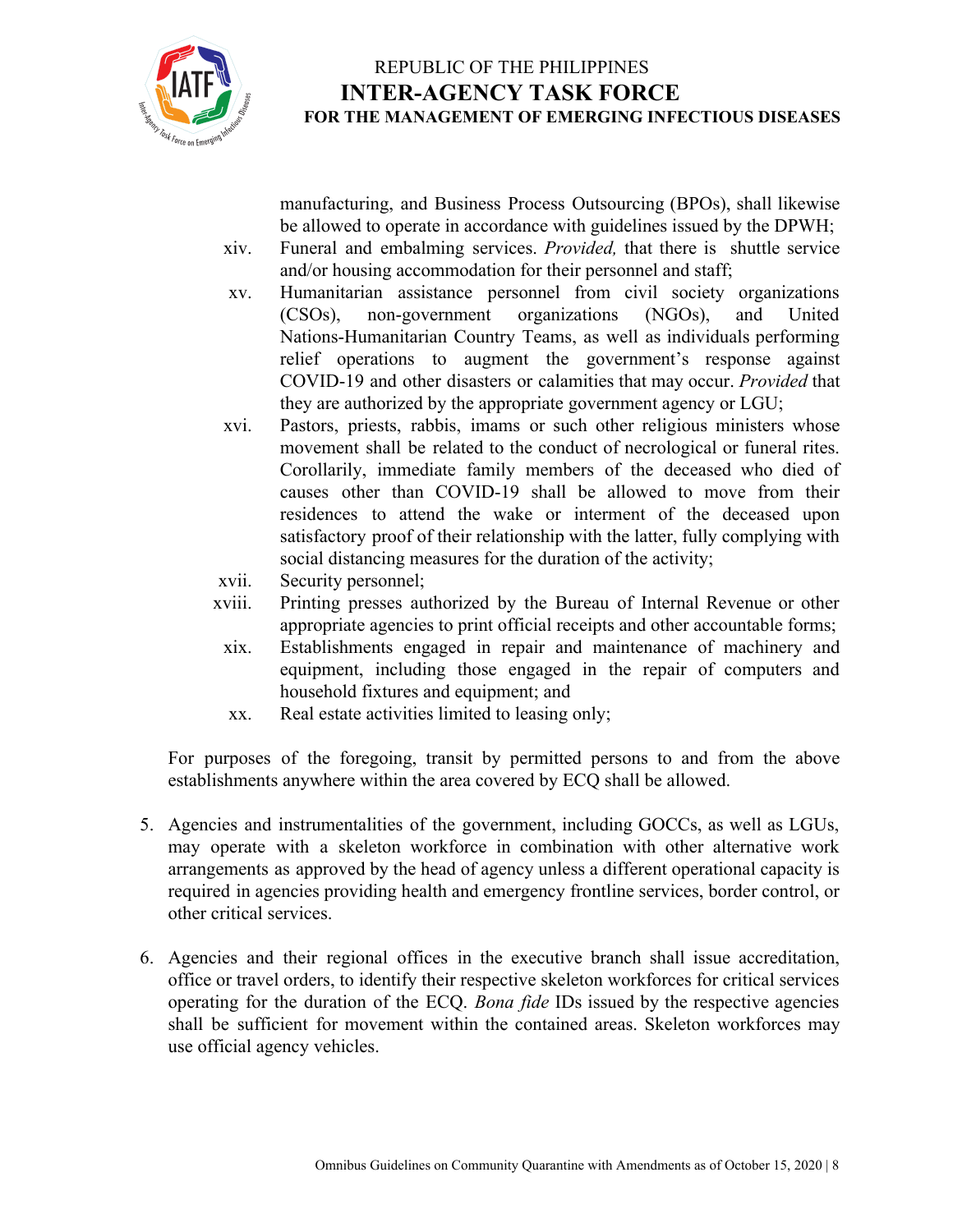

- 7. The co-equal or independent authority of the legislature (Senate and the House of Representatives), the judiciary (the Supreme Court, Court of Appeals, Court of Tax Appeals, Sandiganbayan, and the lower courts), the Office of the Ombudsman, and the Constitutional Commissions to operate and accredit their skeleton workforce, or implement any other alternative work arrangements, is recognized.
- 8. Officials and employees of foreign diplomatic missions and international organizations accredited by the Department of Foreign Affairs (DFA), whenever performing diplomatic functions and subject to the guidelines issued by the DFA, may operate with a skeleton workforce.
- 9. No hotels or accommodation establishments shall be allowed to operate, except those accommodating the following:
	- a. For guests who have existing booking accommodations for foreigners as of 17 March 2020 for Luzon and 01 May 2020 for other areas;
	- b. Guests who have existing long-term bookings;
	- c. Distressed Overseas Filipino Workers (OFWs) and stranded Filipinos or foreign nationals;
	- d. Repatriated OFWs in compliance with approved quarantine protocols;
	- e. Non-OFWs who may be required to undergo mandatory facility-based quarantine; and
	- f. Health care workers and other employees from exempted establishments under these Omnibus Guidelines and applicable Memoranda from the Executive Secretary.

*Provided* that accommodation establishments may operate only upon the issuance of a Certificate of Authority to operate by the DOT; *Provided further*, that in all of the foregoing, hotel operations shall be limited to the provision of basic accommodation services to guests through an in-house skeleton workforce Ancillary establishments within the premises, such as restaurants, cafés, bars, gyms, spas, and the like, shall not be allowed to operate or to provide room service; *Provided finally,* that accommodation establishments may prepare: (a) packed meals for distribution to guests who opt for the same; and (b) food orders for take-out and delivery only. *(As amended by Paragraph A(2) IATF Resolution No. 43, June 03, 2020)*

10. Mass gatherings such as but not limited to, movie screenings, concerts, sporting events, and other entertainment activities, community assemblies, religious gatherings, and non-essential work gatherings shall be prohibited. However, gatherings that are essential for the provision of government services or authorized humanitarian activities shall be allowed.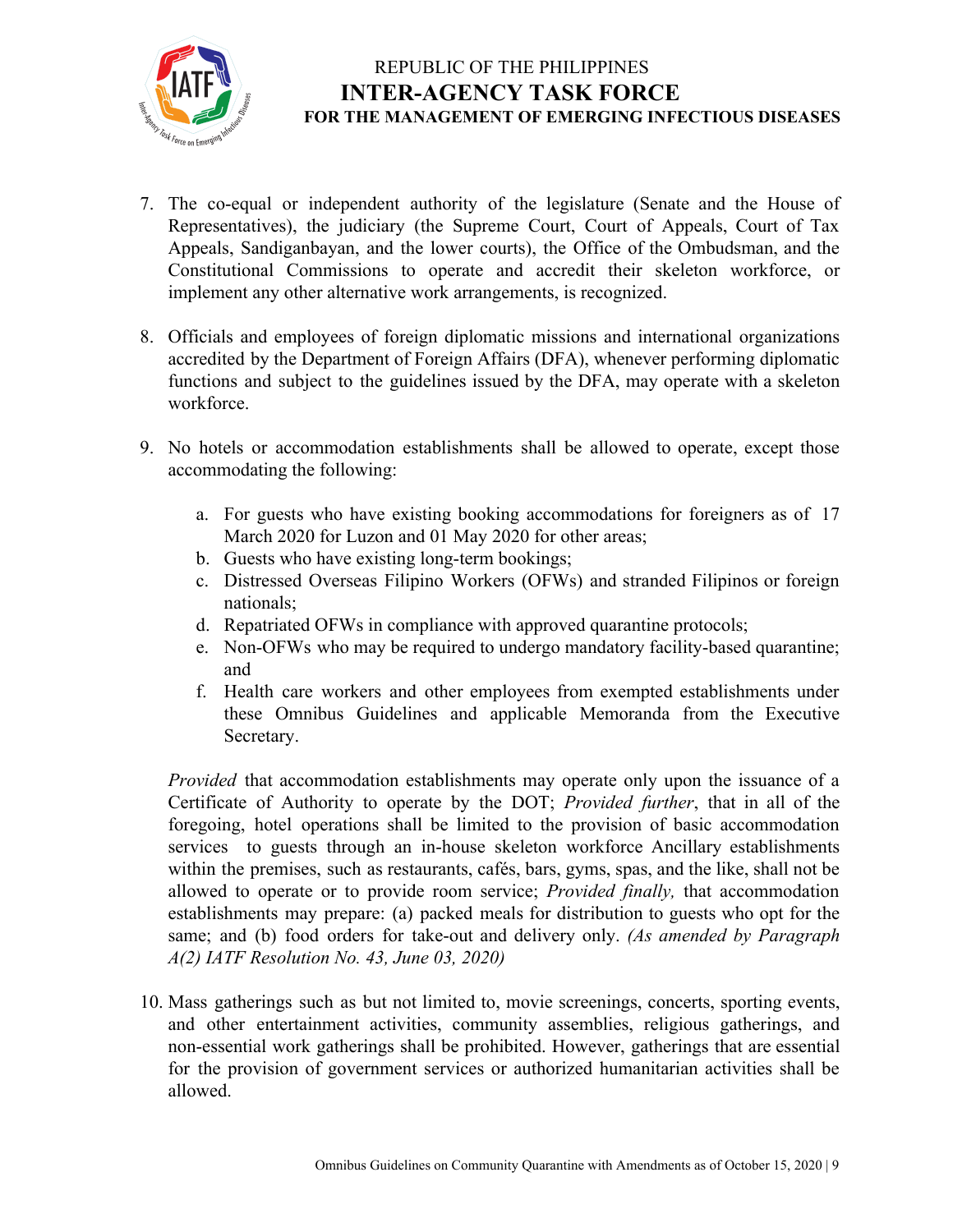

- 11. Face-to-face or in-person classes at all levels shall be suspended.
- 12. Public transportation shall be suspended. This notwithstanding, commissioned shuttle services for employees of permitted offices or establishments, as well as point-to-point transport services provided by the government shall be allowed to operate, giving priority to healthcare workers.
- 13. Law enforcement agencies shall recognize any of the following IDs: (i) IATF IDs issued by the regulatory agencies with jurisdiction over permitted establishments or persons, (ii) *bona fide* IDs issued by establishments exempted from the strict home quarantine requirement, or (iii) RapidPass IDs. No other IDs or passes specifically exempting persons from community quarantine shall be required of workers of permitted establishments and/or offices without prejudice to requiring the presentation of other documents establishing the nature of their work, and (iv) Integrated Bar of the Philippines ID for lawyers who will provide legal representation necessary to protect rights of persons under custodial investigation, to bail, and to counsel during inquest proceedings. (*As amended by Paragraph B IATF Resolution No. 46, June 15, 2020)*
- 14. The movement of cargo vehicles shall be unhampered. Cargo vehicles as well as vehicles used by public utility companies, BPOs, and export-oriented establishments shall not be subject to an ID system.
- 15. Government offices and private corporations are encouraged to process payrolls online. Payroll managers, and such other employees shall be allowed to travel to process and print payrolls during ECQ.
- 16. Other exemptions from the home quarantine requirement through previous IATF resolutions or issuances by the Office of the President shall be honored.

**SECTION [3] GUIDELINES FOR AREAS PLACED UNDER MODIFIED ENHANCED COMMUNITY QUARANTINE.** Areas placed under MECQ shall observe the following protocols:

- 1. Minimum public health standards shall be complied with at all times for the duration of the MECQ.
- 2. Strict home quarantine shall be observed in all households, and the movement of all residents shall still be limited to accessing essential goods and services, and for work in permitted offices or establishments or such other activities listed hereunder.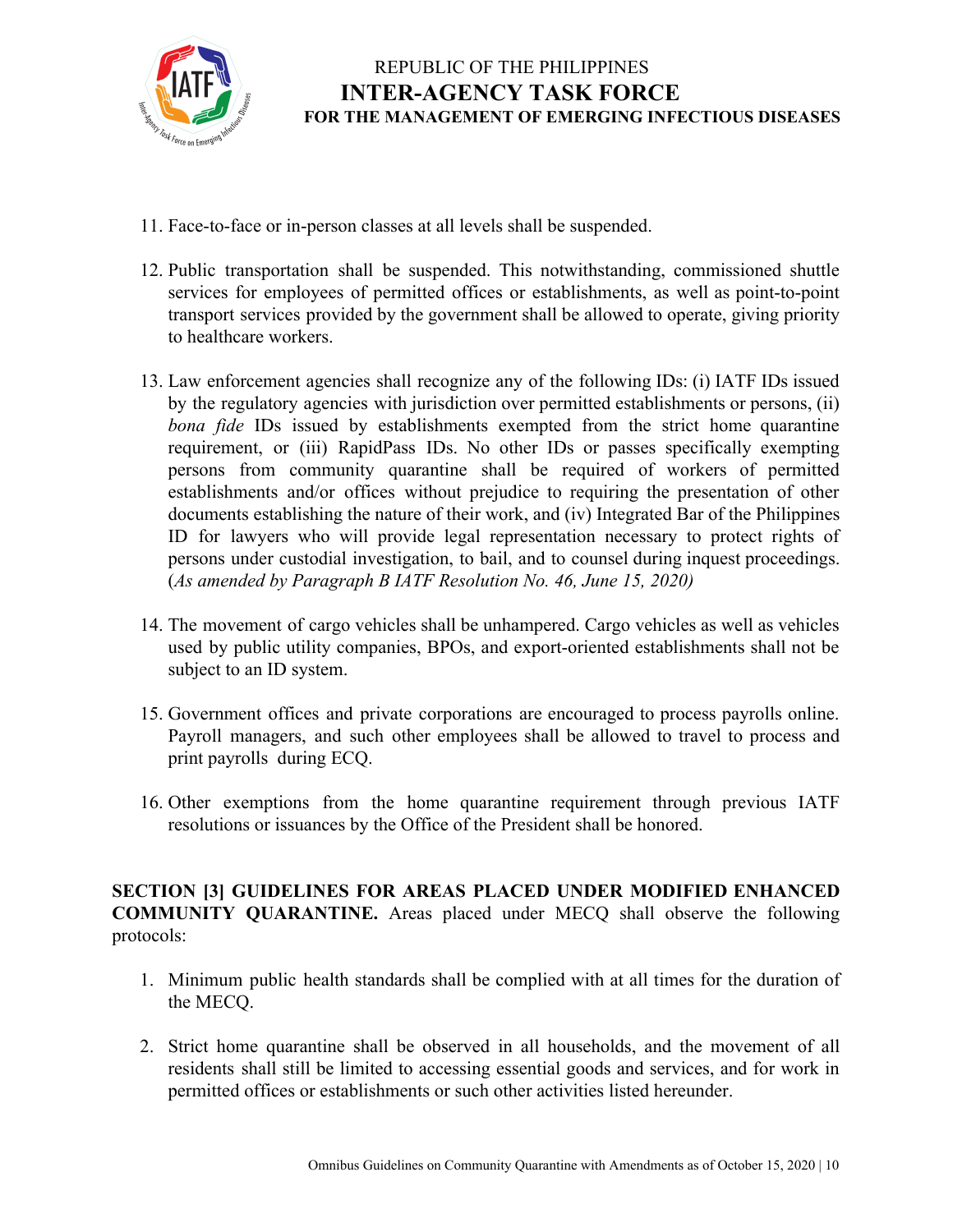

- 3. Any person below fifteen (15) years old, those who are over sixty-five years of age, those with immunodeficiency, comorbidity, or other health risks, and pregnant women, including any person who resides with the aforementioned, shall be required to remain in their residences at all times, except when indispensable under the circumstances for obtaining essential goods and services, or for work in industries and offices or such other activities permitted in this Section. (As amended by Paragraph A of IATF Resolution No. 79, October 15, 2020)
- 4. The following shall be allowed to operate at full operational capacity:
	- a. All establishments, persons, or activities permitted to operate, work, or be undertaken under Section 2(4) of these Guidelines;
	- b. Media establishments, without need of PCOO accreditation;
	- c. BPOs and export-oriented establishments, without need to set up onsite or near-site accommodation arrangements;
	- d. E-commerce companies;
	- e. Other postal and courier services, as well as delivery services for articles or products not mentioned under Section 2 of these Omnibus Guidelines;
	- f. Rental and leasing, other than real estate, such as vehicles and equipment for permitted sectors;
	- g. Employment activities that involve the recruitment and placement for permitted sectors; and
	- h. Housing services activities, such as but not limited to plumbing, roofing, and electrical works.
- 5. The following offices, establishments or individuals conducting or providing the following activities or services are allowed to operate at fifty percent (50%) operational capacity, while encouraging work-from-home and other flexible work arrangements, where applicable:
	- a. Other manufacturing industries classified as beverages, including alcoholic drinks; electrical machinery; wood products and furniture; non-metallic products; textiles and clothing/wearing apparels; tobacco products; paper and paper products; rubber and plastic products; coke and refined petroleum products; other non-metallic mineral products; computers, electronic and optical products; electrical equipment; machinery and equipment; motor vehicles, trailers and semi-trailers; other transport equipment; and others;
	- b. Other real estate activities;
	- c. Administrative and office support such as, but not limited to, providing photocopying and billing services;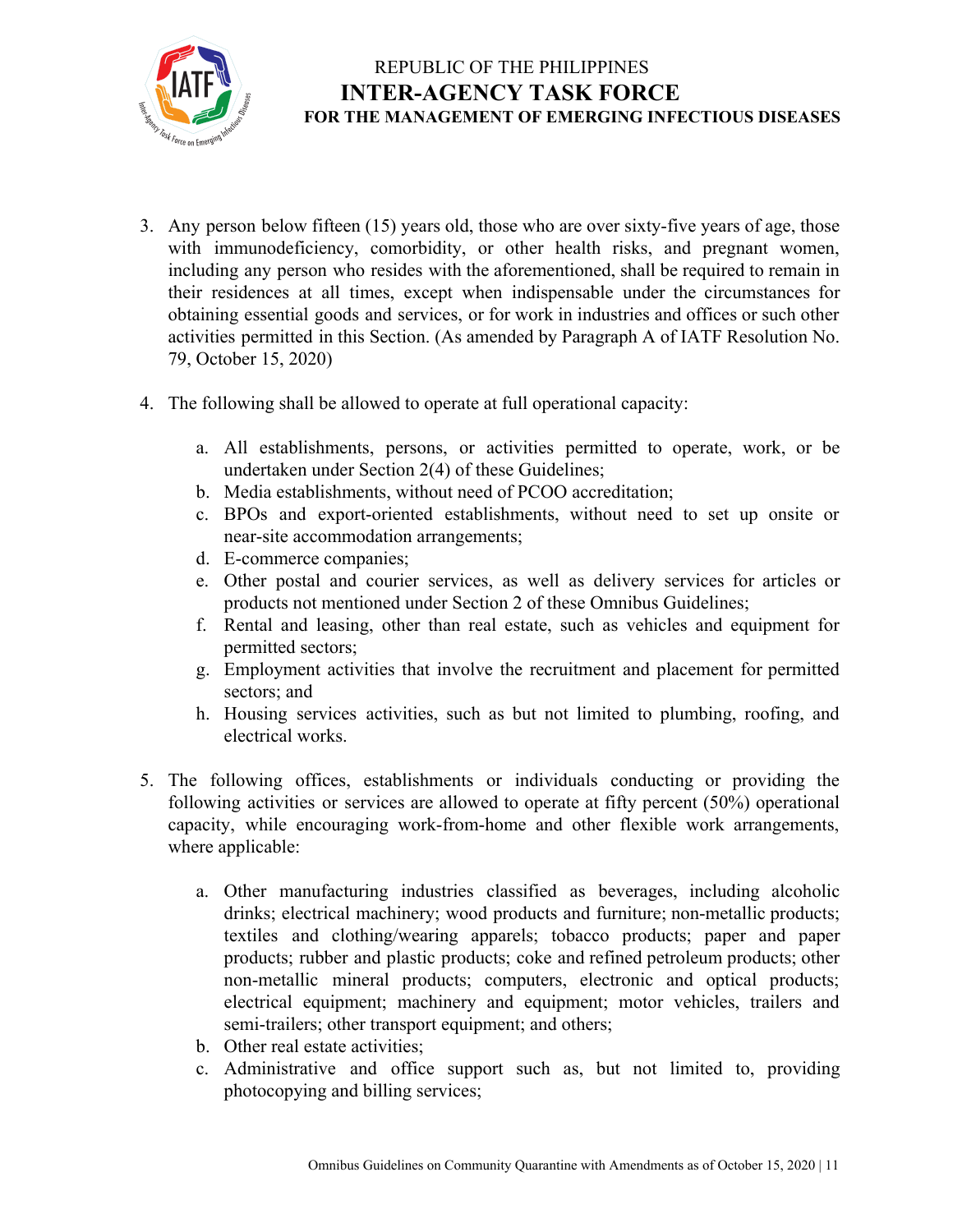

- d. Other financial services not mentioned in Section 2 of these Omnibus Guidelines, such as, money exchange, insurance, reinsurance and non-compulsory pension funding;
- e. Legal and accounting services;
- f. Management consultancy services or activities;
- g. Architectural and engineering activities, including technical testing and analysis;
- h. Science and technology, and research and development;
- i. Recruitment and placement agencies for overseas employment.
- j. Advertising and market research;
- k. Computer programming and information management services;
- l. Publishing and printing services;
- m. Film, music and television production;
- n. Photography, fashion, and industrial, graphic and interior design;
- o. Wholesale and retail trade of vehicles and their parts and components;
- p. Repair and maintenance of vehicles as well as its parts or components, including car wash services;
- q. Malls and commercial centers, subject to the guidelines issued by the DTI;
- r. Dining establishments and restaurants, but for delivery and take-out only;
- s. Hardware stores;
- t. Clothing and accessories;
- u. Bookstore and school and office supplies;
- v. Baby or infant care supplies;
- w. Pet food and pet care supplies;
- x. Information technology, communications and electronic equipment;
- y. Flower, jewelry, novelty, antique and perfume shops; and
- z. Toy stores, *Provided,* that their playgrounds and amusement areas, if any, shall remain closed;
- aa. Firearms and ammunition trading establishments, subject to strict regulation of the PNP-Firearms and Explosives Office; and
- bb. Pastors, priests, rabbi, imams, and other religious ministers insofar as providing home religious services to households. *Provided* that proper protocols shall be observed, such as social distancing, wearing of face masks and the like.
- 6. Agencies and instrumentalities of the government, including GOCCs, as well as LGUs may operate with a skeleton workforce in combination with other alternative work arrangements as approved by the head of agency unless a different operational capacity is required in agencies providing health and emergency frontline services, border control, and other critical services.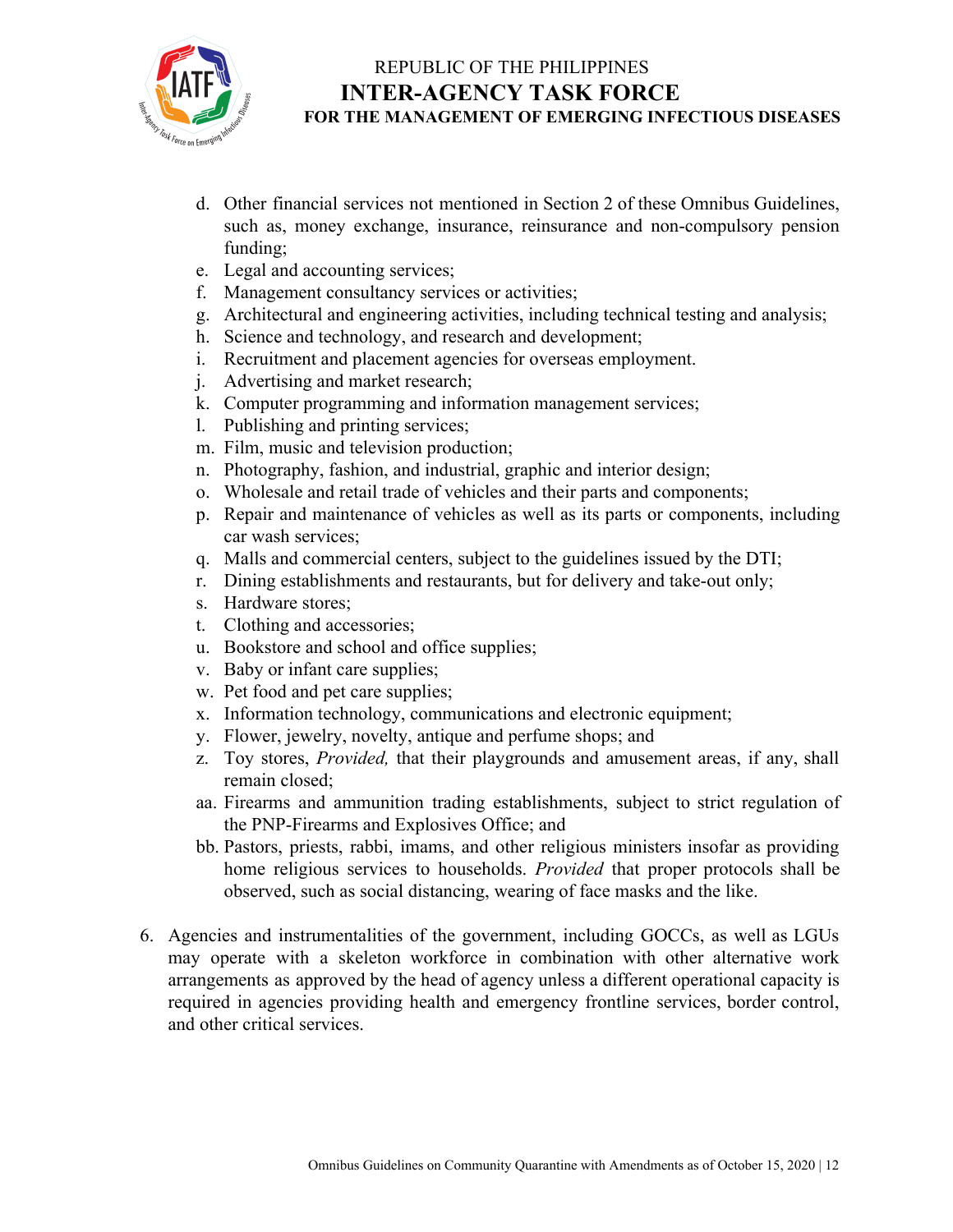

- 7. Accredited diplomatic missions and international organizations shall be advised to operate under a skeleton workforce, without prejudice to alternative work arrangements as the said missions or organizations may deem proper.
- 8. Hotels or accommodation establishments shall not be allowed to operate, except those accommodating the following:
	- a. For guests who have existing booking accommodations for foreigners as of 17 March 2020 for Luzon and 01 May 2020 for other areas;
	- b. Guests who have existing long-term bookings;
	- c. Distressed OFWs and stranded Filipinos or foreign nationals;
	- d. Repatriated OFWs in compliance with approved quarantine protocols;
	- e. Non-OFWs who may be required to undergo mandatory facility-based quarantine; and
	- f. Health care workers and other employees, whether private or public, from exempted establishments under these Omnibus Guidelines and applicable Memoranda from the Executive Secretary.

*Provided* that accommodation establishments may operate only upon the issuance of a Certificate of Authority to operate by the DOT; *Provided further*, that in all of the foregoing, hotel operations shall be limited to the provision of basic accommodation services to guests through an in-house skeleton workforce Ancillary establishments within the premises, such as restaurants, cafés, bars, gyms, spas, and the like, shall not be allowed to operate or to provide room service; *Provided* finally, that accommodation establishments may prepare: (a) packed meals for distribution to guests who opt for the same; and (b) food orders for take-out and delivery only. *(As amended by Paragraph A(2) of IATF Resolution No. 43, June 03, 2020)*

- 9. Mass gatherings such as but not limited to, movie screenings, concerts, sporting events, and other entertainment activities, community assemblies, and non-essential work gatherings shall be prohibited. Gatherings that are for the provision of critical government services and authorized humanitarian activities while adhering to the prescribed minimum health standards shall be allowed. Religious gatherings shall be limited to not more than five (5) persons until otherwise modified through subsequent issuances of the IATF.
- 10. Face-to-face or in-person classes at all levels shall be suspended.
- 11. Public transportation shall be suspended. This notwithstanding, commissioned shuttle services for employees of permitted offices or establishments, as well as point-to-point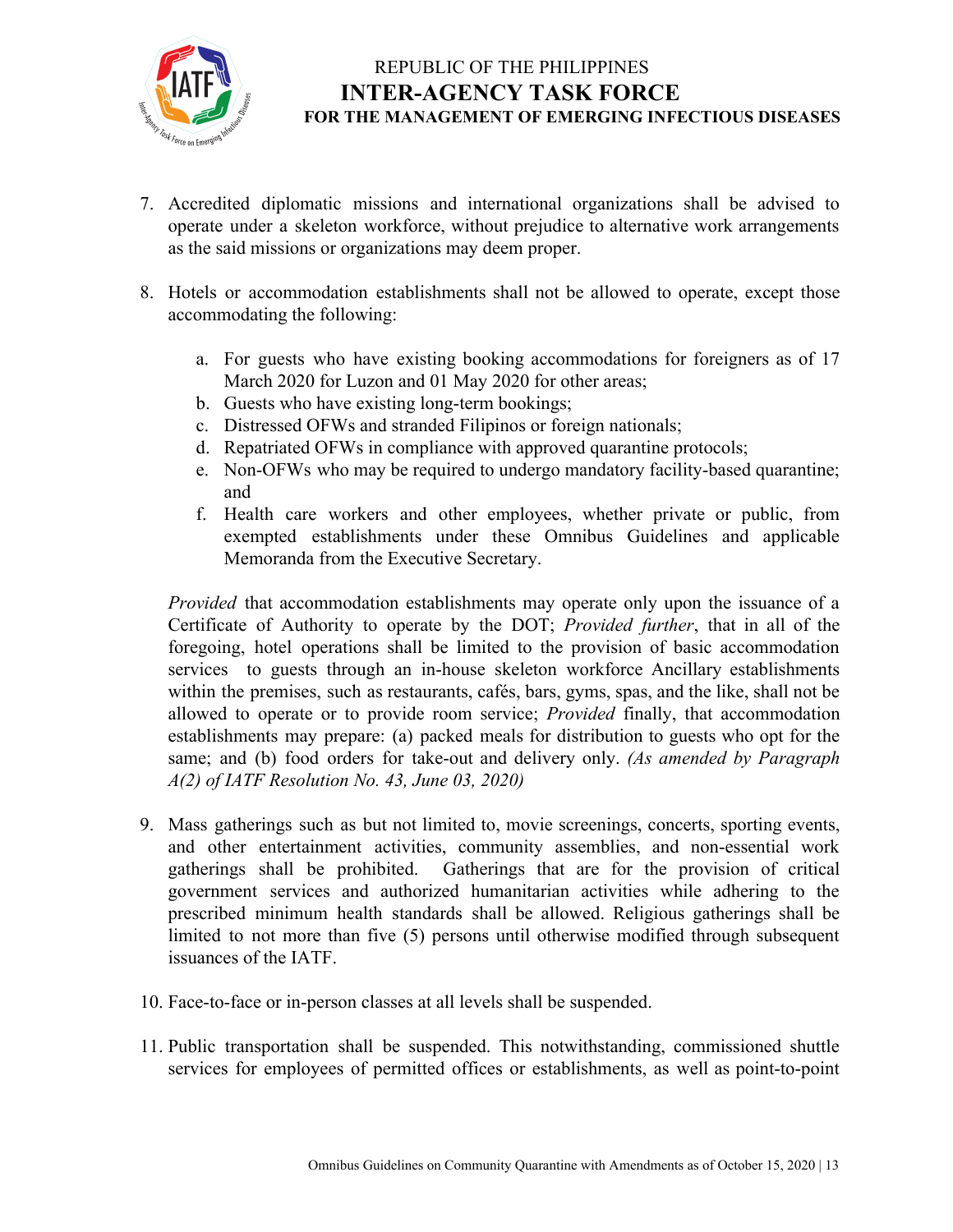

transport services provided by the government shall be allowed to operate, giving priority to healthcare workers.

- 12. Private transportation such as company shuttles and personal vehicles utilized by persons authorized outside their residences are allowed subject to the guidelines provided by DOTr. The use of bikes and other non-motorized transportation is strongly encouraged.
- 13. Limited operations in malls and shopping centers shall be allowed, except for leisure establishments and services which shall continue to be closed. *Provided,* that establishments and services allowed to operate in malls and shopping centers may only operate at a capacity consistent with items (4) and (5) of this Section. *Provided, further*, those below fifteen (15) years old, those who are over sixty-five years of age and those with immunodeficiency, comorbidity, or other health risks, and pregnant women, including any person who resides with the aforementioned, may not enter malls and shopping centers except when indispensable under the circumstances for obtaining essential goods and services or for work in establishments located therein. *Provided, finally*, that such operations must comply with the guidelines of the DTI until otherwise modified through subsequent issuances of the IATF.
- 14. In addition to those allowed and enumerated construction projects under Section 2 of these Guidelines, other essential and priority public and private construction projects shall be allowed, subject to compliance with the DPWH construction safety guidelines: *Provided,* however, that small scale-projects as defined by the DPWH shall not be allowed.
- 15. The following shall not be allowed to operate within an area under MECQ:
	- a. Tourist destinations such as water parks, reservation service and related services;
	- b. Entertainment industries such as cinemas, theaters, and karaoke bars;
	- c. Kid amusement industries such as playroom and kiddy rides;
	- d. Libraries, archives, museums and cultural centers;
	- e. Gyms, fitness studios and sports facilities; and
	- f. Personal care services such as massage parlors, sauna, facial care and waxing.
- 16. The provisions relative to processing of payrolls, the RapidPass system, use of government owned or hired vehicles and identification cards for humanitarian assistance actors and public and private employees in areas under ECQ shall likewise apply in areas under MECQ.
- 17. Individual outdoor exercise such as outdoor walks, jogging, running or biking are allowed within MECQ areas. *Provided,* that the minimum health standards and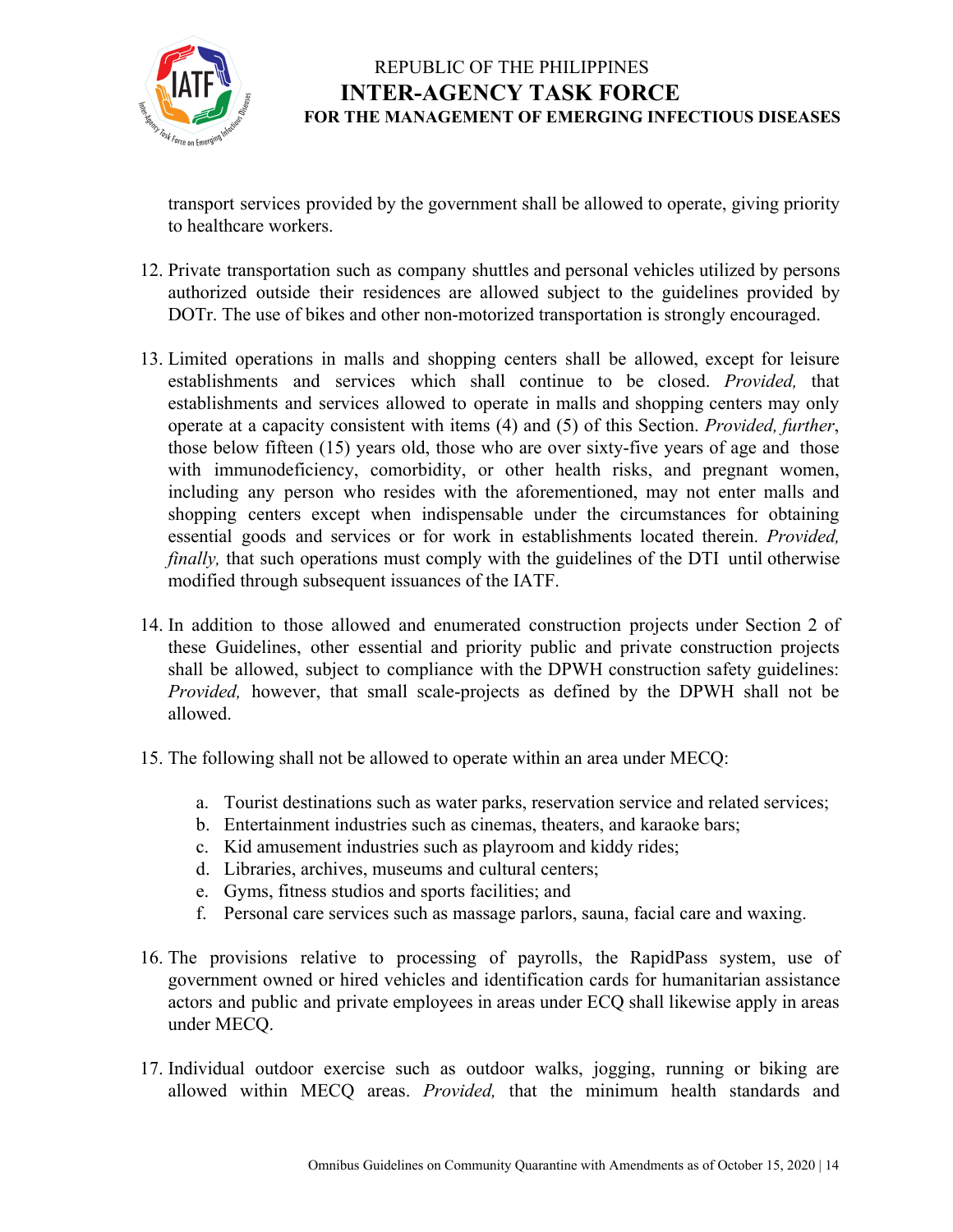

precautions such as the wearing of masks and the maintenance of social distancing protocols are observed.

18. Other exemptions from the ECQ through previous IATF resolutions or issuances by the Office of the President shall also be applied in MECQ.

**SECTION [4] GUIDELINES FOR AREAS UNDER GENERAL COMMUNITY QUARANTINE.** Areas placed under GCQ shall observe the following protocols:

- 1. Minimum public health standards shall be complied with at all times for the duration of the GCQ.
- 2. The movement of all persons in areas placed under GCQ shall be limited to accessing essential goods and services, and for work in the offices or industries permitted to operate hereunder. *Provided*, that movement for leisure purposes shall not be allowed.
- 3. Any person below fifteen (15) years old, those who are sixty-five (65) years old and above, those with immunodeficiency, comorbidity, or other health risks, and pregnant women, including any person who resides with the aforementioned, shall be required to remain in their residences at all times, except when indispensable under the circumstances for obtaining essential goods and services or for work in permitted industries and offices. (As amended by Paragraph A of IATF Resolution No. 79, October 15, 2020)
- 4. Work in all government offices may be at full operational capacity or under such alternative work arrangements as agencies may deem proper in accordance with the relevant rules and regulations issued by the Civil Service Commission (CSC). *Provided that* for offices requiring employees to report physically, commissioned shuttle services as well as point-to-point transport services may be provided.
- 5. Accredited diplomatic missions and international organizations may operate at fifty percent (50%) capacity. Alternative work arrangements such as flexible work arrangements, compressed work week, telework, and telecommuting is strongly encouraged.
- 6. All permitted establishments and activities under Section 2(4) shall be allowed to operate or be undertaken at full operational capacity. In addition, the following sectors or industries shall be allowed to operate at an operational capacity provided herein: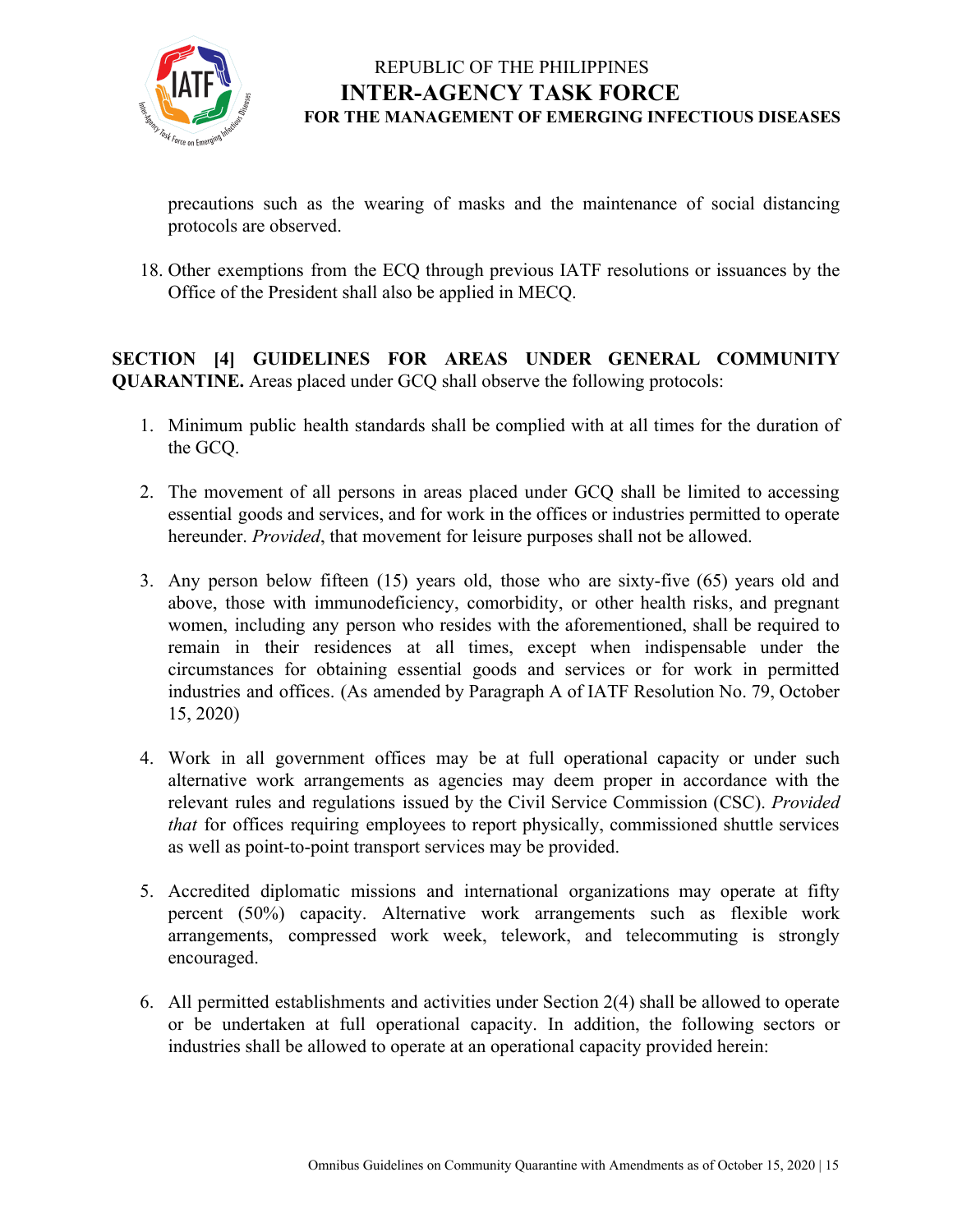

- a. **Category I Industries -** Power, energy, water, and other utilities, agriculture, fishery, and forestry industries, food manufacturing and food supply chain businesses, including food retail establishments such as supermarkets, grocery stores, and food preparation establishments insofar as take-out and delivery services, food delivery services, health-related establishments, the logistics sector, information technology and telecommunication companies, the media, at full operational capacity;
- b. **Category II Industries -** Mining and other manufacturing, and electronic commerce companies, as well as other delivery, repair and maintenance, and housing and office services, at anywhere between fifty percent (50%) up to full operational capacity, and without prejudice to work-from-home and other alternative work arrangements; and
- c. **Category III Industries -** Financial services, legal and accounting, and auditing services, professional, scientific, technical, and other non-leisure services, barbershops and salons and other non-leisure wholesale and retail establishments, from skeleton workforce to fifty percent (50%) operational capacity, and without prejudice to work-from-home and other alternative work arrangements.

The foregoing lists of sectors and industries per category are illustrative. Specific industries under each category are reflected in a separate document issued by the DTI which shall contain the updated guidelines to implement gradual increase of operational and venue capacity including operating hours, without diminution of the current capacities and hours previously allowed. This is without prejudice to the authority of the DTI to recategorize industries as may be found in Paragraphs (6) and (9) herein.(As amended by Paragraph B(2)(c) of IATF Resolution No. 41, May 29, 2020, Paragraph B(1) of IATF Resolution No. 49, June 25, 2020, Paragraph E of IATF Resolution No. 51, July 02, 2020, Paragraph C of IATF Resolution No. 56, July 16, 2020, and by Paragraph A of IATF Resolution No. 79, October 15, 2020)

7. Limited operations in malls and shopping centers shall be allowed, except for leisure establishments and services which shall continue to be closed. *Provided,* that establishments and services allowed to operate in malls and shopping centers may only operate at a capacity consistent with Section 2(4) of these Omnibus Guidelines. *Provided, further*, those below fifteen (15) years old, those who are over sixty-five years of age and those with immunodeficiency, comorbidity, or other health risks, and pregnant women, including any person who resides with the aforementioned, may not enter malls and shopping centers except when indispensable under the circumstances for obtaining essential goods and services or for work in establishments located therein until otherwise modified through subsequent issuances of the IATF. *Provided, finally,* that operations of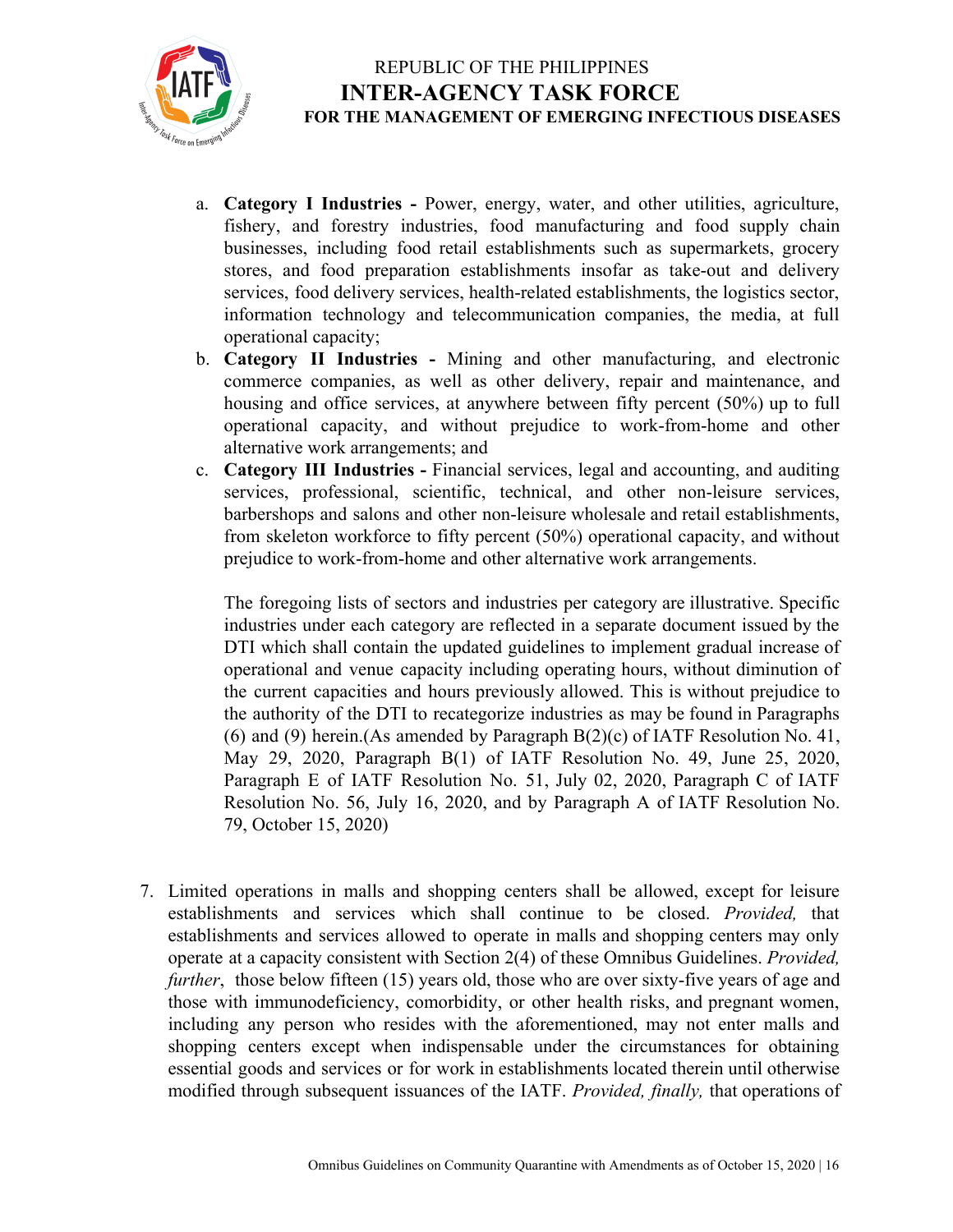

malls and shopping centers are subject to the guidelines of the DTI. (As amended by Paragraph A of IATF Resolution No. 79, October 15, 2020)

- 8. All public and private construction projects shall be allowed, but with strict compliance to the construction safety guidelines issued by the DPWH for the implementation of infrastructure projects during the COVID-19 pandemic.
- 9. Amusement, gaming, and fitness establishments, as well as those in the kids and the tourism industries, and all **Category IV** industries may not operate. Industries in **Category IV** are reflected in the DTI issuance mentioned above. The DTI, in consultation with the Department of Finance, Department of the Interior and Local Government, and the Department of Tourism is hereby authorized to gradually recategorize industries from Category IV to Category III as may be deemed necessary. The resumption of, or gradual increase in operating capacity, and continued operations of Category III industries shall be subject to their proprietors' compliance with the proper health protocols set by the DTI. Further, their compliance shall be assessed through a post-audit mechanism which shall be led by the DTI, DOH, LGU Health Office and/or other deputized organizations. (As amended by Paragraph C of IATF Resolution No. 56, July 16, 2020)
- 10. No hotels or accommodation establishments shall be allowed to operate, except those accommodating the following:
	- a. For guests who have existing booking accommodations for foreigners as of 17 March 2020 for Luzon and 01 May 2020 for other areas;
	- b. Guests who have existing long-term bookings;
	- c. Distressed OFWs and stranded Filipinos or foreign nationals;
	- d. Repatriated OFWs in compliance with approved quarantine protocols;
	- e. Non-OFWs who may be required to undergo mandatory facility-based quarantine; and
	- f. Healthcare workers and other employees from exempted establishments under these Omnibus Guidelines and applicable Memoranda from the Executive Secretary.
	- g. Markets of specialized programs of the Department of Tourism

Provided that accommodation establishments may operate only upon the issuance of a Certificate of Authority to operate by the DOT; The operation of hotels and the ancillary establishments within the premises, such as restaurants, cafes, gyms, spas, and the like, shall be governed by these Omnibus Guidelines and other issuances of the relevant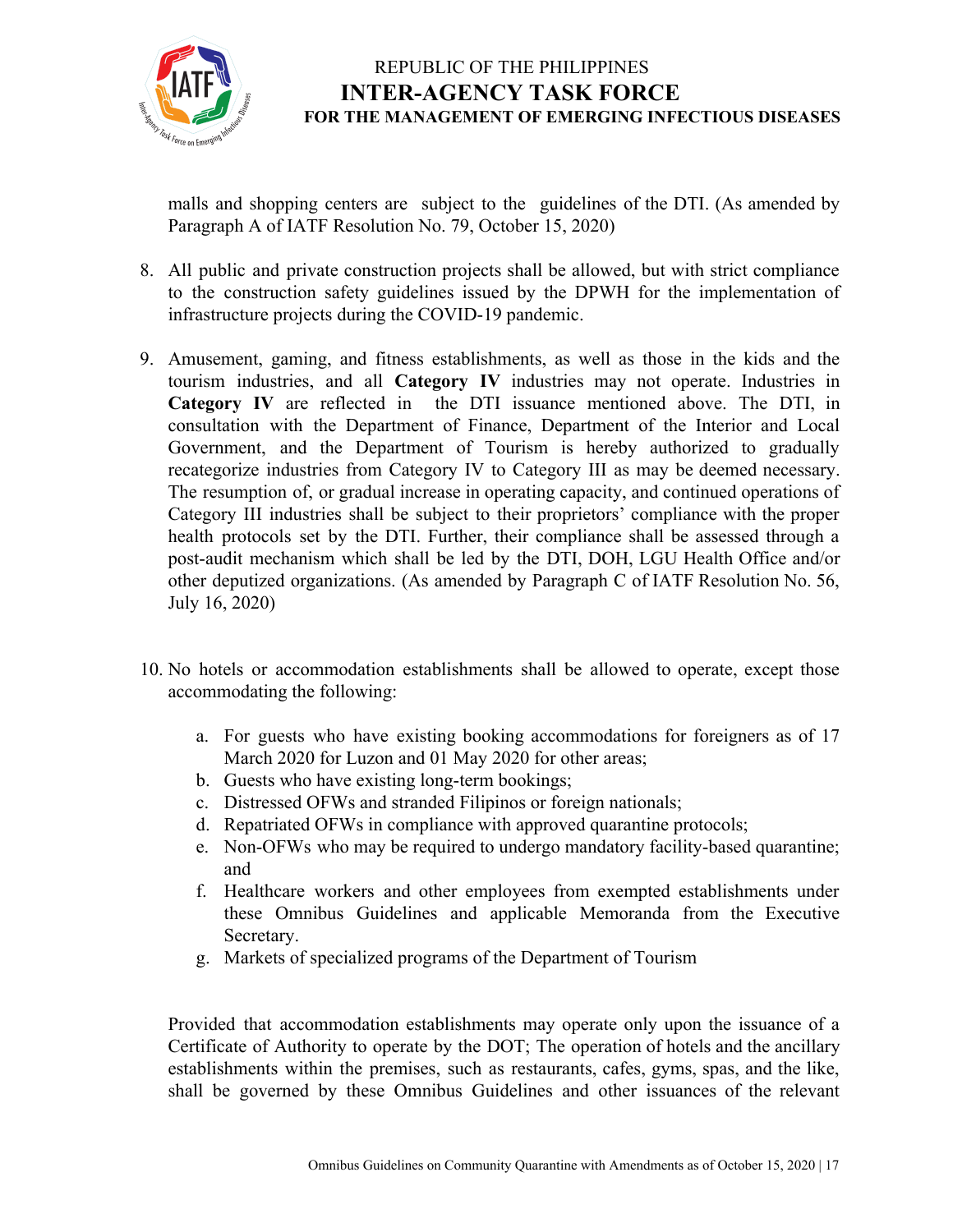

national agencies.(As amended by Paragraph A(2) of IATF Resolution No. 43, June 03, 2020, Paragraph D of IATF Resolution No. 48, June 22, 2020, Paragraph B(2) of IATF Resolution No. 49, June 25, 2020, C(3) of IATF Resolution No. 70, September 10, 2020, and further amended by Paragraph A of IATF Resolution No. 79, October 15, 2020)

- 11. Face-to-face or in-person classes shall be suspended. For Academic Year 2020-2021, the following shall be observed for the conduct of classes:
	- a. For basic education, the Basic Education Learning Continuity Plan of the Department of Education (DepEd) shall be adopted, as follows:
		- i. Opening of classes for the basic education shall be on 24 August 2020 and shall end on 30 April 2021;
		- ii. Opening of private schools will be allowed within the period provided by law. *Provided,* that school learning continuity plan shall be submitted; no face-to-face classes will be allowed earlier than 24 August 2020; and, from 24 August, face-to-face learning shall only be allowed when the local risk severity grading permits, and subject to compliance with minimum public health standards;
		- iii. Adoption of various learning delivery options such as but not limited to face-to-face, blended learnings, distance learnings, and homeschooling and other modes of delivery shall be implemented depending on the local COVID Risk Severity Classification and compliance with minimum public health standards; and
		- iv. Conduct of curricular and co-curricular activities involving gatherings such as science fairs, showcase of portfolios, trade fairs, school sports, campus journalism, festival of talents, job fairs, and other similar activities is cancelled, except those conducted online.
	- b. For higher education, the recommendations of the Commission on Higher Education (CHED) for higher education institutions (HEIs) shall be adopted, as follows:
		- i. The rolling opening of classes will be based on education delivery mode, compliance with minimum health standards and the situation on the ground:
			- 1. HEIs using full online education can open anytime;
			- 2. HEIs using flexible learning can open anytime in August 2020;
			- 3. HEIs using significant face-to-face or in-person mode can open not earlier than 01 September 2020;
			- 4. No face-to-face or in-person classes until 31 August 2020.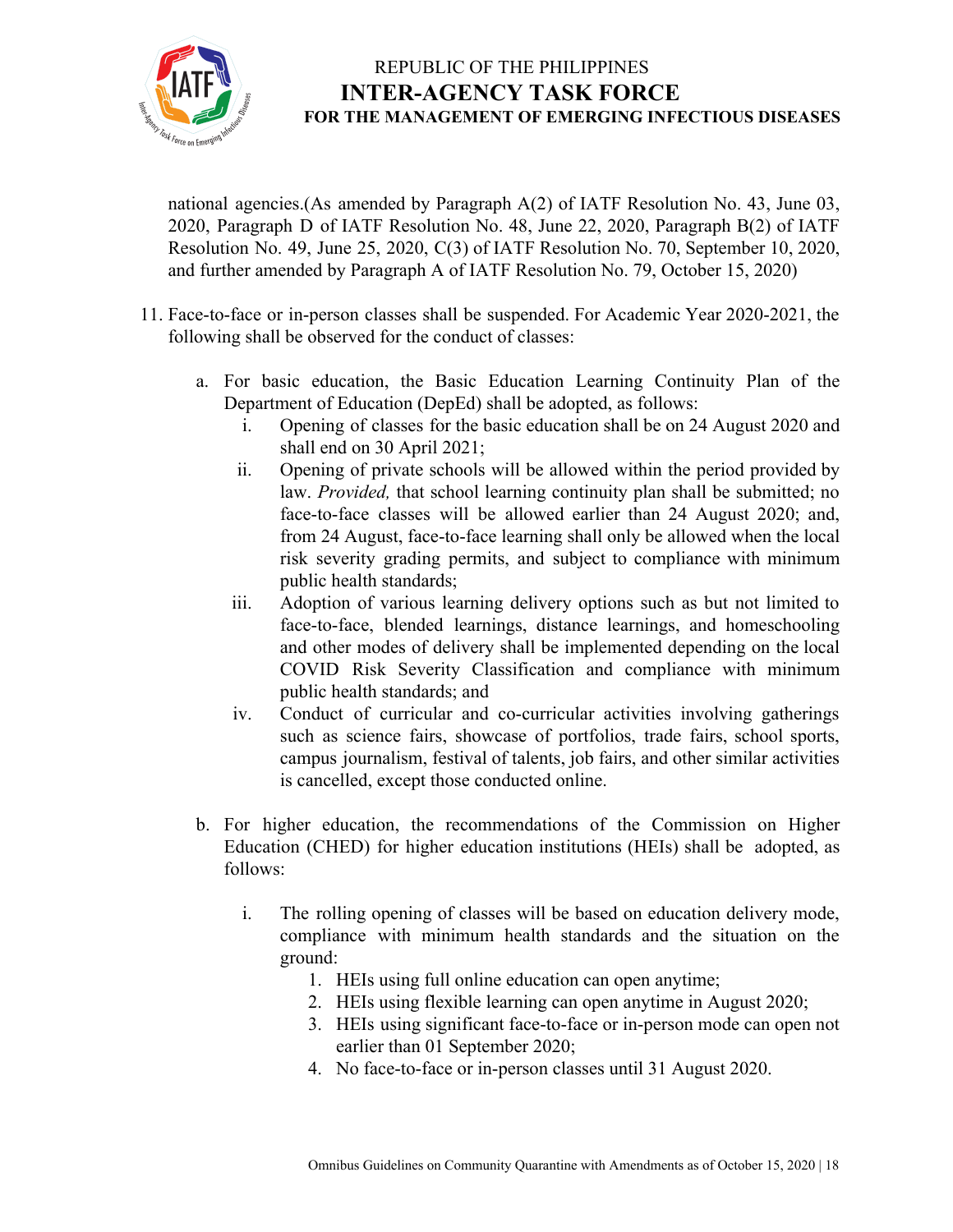

- ii. Private HEIs are encouraged to change their academic calendar and open in August 2020.
- c. For technical vocational education and training (TVET) of the Technical Educational and Skills Development Authority (TESDA), the following trainings and assessments may be conducted or provided by Technical Vocational Institutions (TVIs) and TESDA Technology Institutions (TTIs) subject to compliance with TESDA Guidelines and minimum public health standards.
	- i. Full online/E-learning trainings;
	- ii. All training programs related to agriculture/fishery qualifications for food production and processing, domestic work, and other TVET qualifications as may be allowed by the DTI;
	- iii. Distance Learning for TVET programs;
	- iv. E-learning component of Blended Learning for TVET programs
	- v. Dual Training System, Enterprise-Based Training, and In-Plant Training in establishments allowed to operate under GCQ, and
	- vi. Virtual Assessment and Portfolio Assessment through electronic means for certain TVET qualifications.
	- vii. Face-to-face competency assessment for domestic work, caregiver and housekeeping qualifications, ship's catering, and such other TVET qualifications as may be allowed by DTI up to 50% assessment site capacity, provided there is strict compliance with minimum public health standards, TESDA Guidelines and consultation with local government units. (*As amended by Paragraph C of IATF Resolution No. 47, June 19, 2020, and Paragraph B of IATF Resolution No. 78, October 08, 2020.)*
- 12. Mass gatherings such as but not limited to, movie screenings, concerts, sporting events, and other entertainment activities, community assemblies, and non-essential work gatherings shall be prohibited. Gatherings that are for the provision of critical government services and authorized humanitarian activities while adhering to the prescribed minimum health standards shall be allowed. Religious gatherings in areas under General Community Quarantine shall be allowed up to thirty percent (30%) of the seating capacity. *Provided that,* religious gathering shall be limited to the conduct of religious worship and/or service; *Provided further,* that there is no objection from the local government unit where the religious gathering may take place. The religious denominations should strictly observe their submitted protocols and the minimum public health standards, particularly the social distancing measures and non-pharmaceutical interventions such as the obligatory wearing of face masks and immediate availability of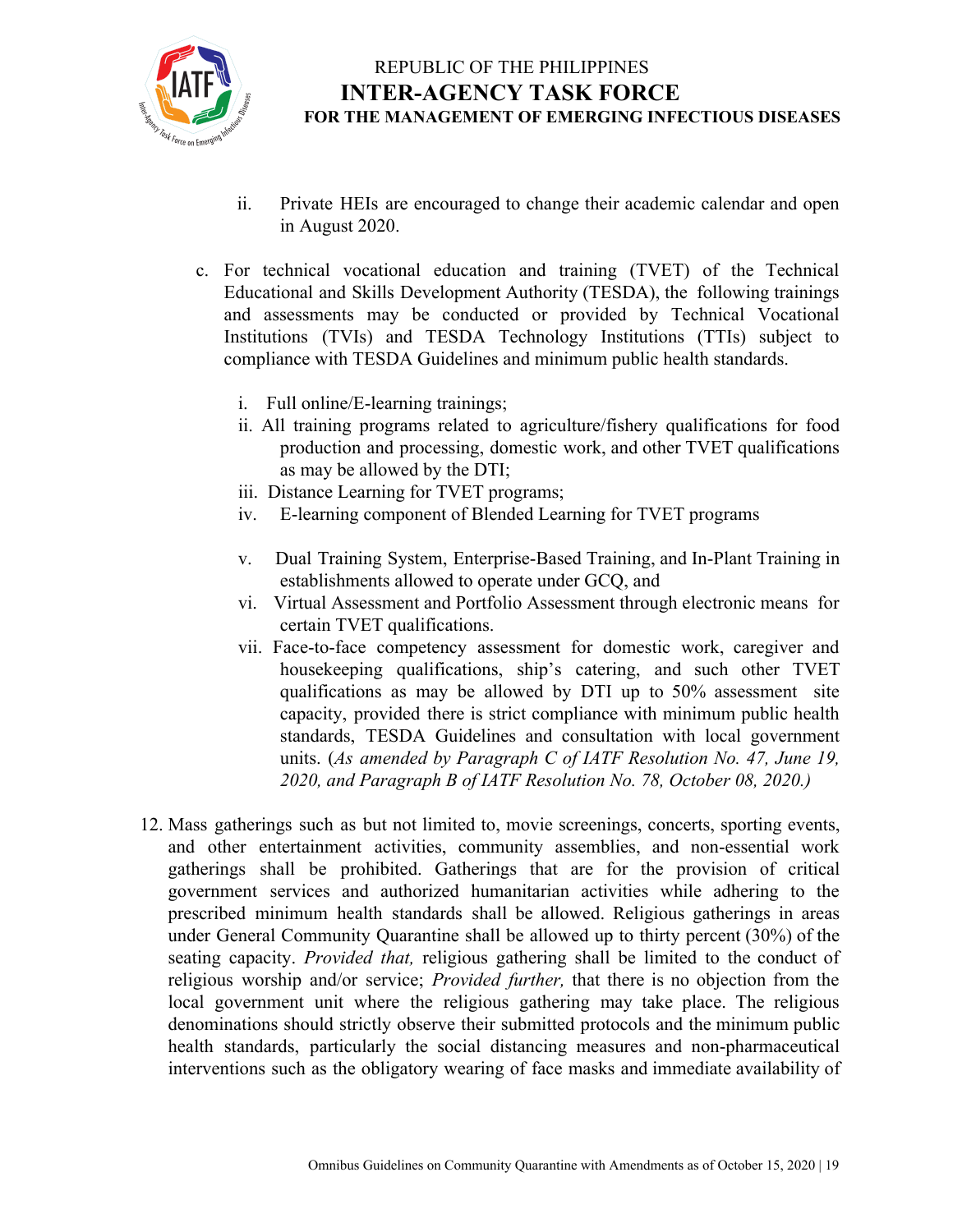

hand hygiene necessities in the premises. (As amended by Paragraph B of IATF Resolution No. 80, October 22, 2020)

- 13. Outdoor non-contact sports and other forms of exercise such as but not limited to walking, jogging, running, biking, golf, swimming, tennis, badminton, equestrian, range shooting, diving, and skateboarding are allowed. Provided, that the minimum public health standards such as the wearing of masks and the maintenance of social distancing protocols, and no sharing of equipment where applicable, are observed. Provided, further, that operations of the relevant clubhouses or similar establishments, if any, shall be limited to basic operations and restaurants and cafés therein are hereby allowed to operate at thirty percent (30%) venue capacity provided that it allows for social distancing protocols and that such establishments are compliant with the proper protocols prescribed by the DTI. In this regard, the operation of these dine-in establishments is hereby allowed up to 9:00 PM. For this purpose, the prohibition in Section 4(3) does not apply. Spectators in all non-contact sports and exercises shall be prohibited.(As amended by Paragraph A(3)(a) of IATF Resolution No. 43, June 03, 2020 and further amended by Paragraph D of IATF Resolution No. 48, June 22, 2020, Paragraph B(3) of IATF Resolution No. 49, June 25, 2020, and Paragraph B of IATF Resolution No. 56, July 16, 2020.)
- 14. The road, rail, maritime, and aviation sectors of public transportation shall operate at a reduced operational and vehicle capacity in accordance with guidelines issued by the DOTr. *Provided,* that in all public transports, a strict one (1) meter distance between passengers shall be observed and appropriate engineering controls shall be in place.
- 15. Visits to open-air memorial parks and cemeteries shall be limited to not more than ten (10) persons per group. The number of groups allowed at any given time shall be left to the discretion of the management of such memorial parks and cemeteries taking into consideration minimum public health standards and social distancing. (IATF Resolution No. 49, June 25, 2020)

**SECTION [5] GUIDELINES FOR AREAS PLACED UNDER MODIFIED GENERAL COMMUNITY QUARANTINE.** Areas placed under MGCQ shall observe the following protocols:

1. Minimum public health standards shall be complied with at all times for the duration of the MGCQ.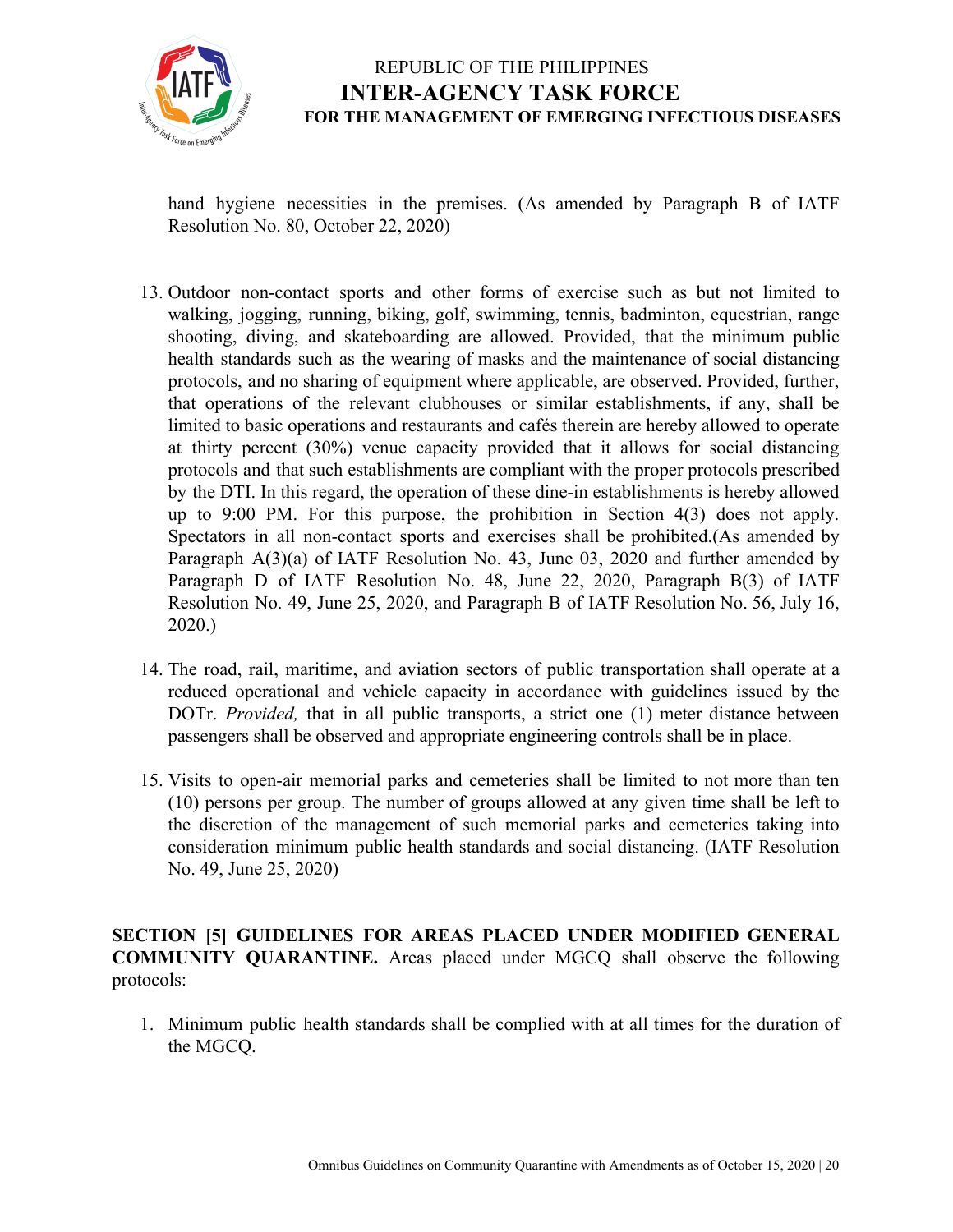

- 2. The movement of all persons in areas placed under MGCQ shall be limited to accessing essential goods and services, for work in the offices or industries permitted to operate hereunder, and for other activities permitted under this Section. *(As amended by Paragraph A(4)(a) of IATF Resolution No. 43, June 03, 2020)*
- 3. Any person below fifteen (15) years old, those who are over sixty-five (65) years of age and above, those with immunodeficiency, comorbidity, or other health risks, and pregnant women shall be required to remain in their residences at all times; Provided that all activities and movements allowed under other Sections of these Guidelines for the foregoing persons shall continue to be permitted under MGCQ. *(*As amended by Paragraph A(4)(b) of IATF Resolution No. 43, June 03, 2020, and Paragraph A of IATF Resolution No. 79, October 15, 2020)
- 4. Indoor and outdoor non-contact sports and other forms of exercise such as but not limited to walking, jogging, running, biking, golf, swimming, tennis, badminton, equestrian, range shooting, and skateboarding are allowed. *Provided,* that the minimum public health standards such as the wearing of masks and the maintenance of social distancing protocols, and no sharing of equipment where applicable, are observed. For this purpose, the prohibition in Section 5(3) does not apply. Spectators in all non-contact sports and exercises shall be prohibited. *(As amended by Paragraph A(4)(c) of IATF Resolution No. 43, June 03, 2020, and Paragraph B of IATF Resolution No. 56, July 16, 2020)*
- 5. Mass gatherings such as but not limited to, movie screenings, concerts, sporting events, and other entertainment activities, religious services, and work conferences shall be allowed provided that participants shall be limited to fifty percent (50%) of the seating or venue capacity. *(As amended by Paragraph A(4)(d) of IATF Resolution No. 43, June 03, 2020)*
- 6. Limited face-to-face or in-person classes may be conducted in HEIs provided there is strict compliance with minimum public health standards, consultation with local government units, and compliance with guidelines set by CHED.

Face-to-face TVET training and competency assessment may be conducted at up to 50% training and assessment site capacity, provided there is strict compliance with minimum public health standards, TESDA Guidelines and consultation with local government units.

For K-12 Basic Education, the Basic Education Learning Continuity Plan of the DepEd shall be adopted.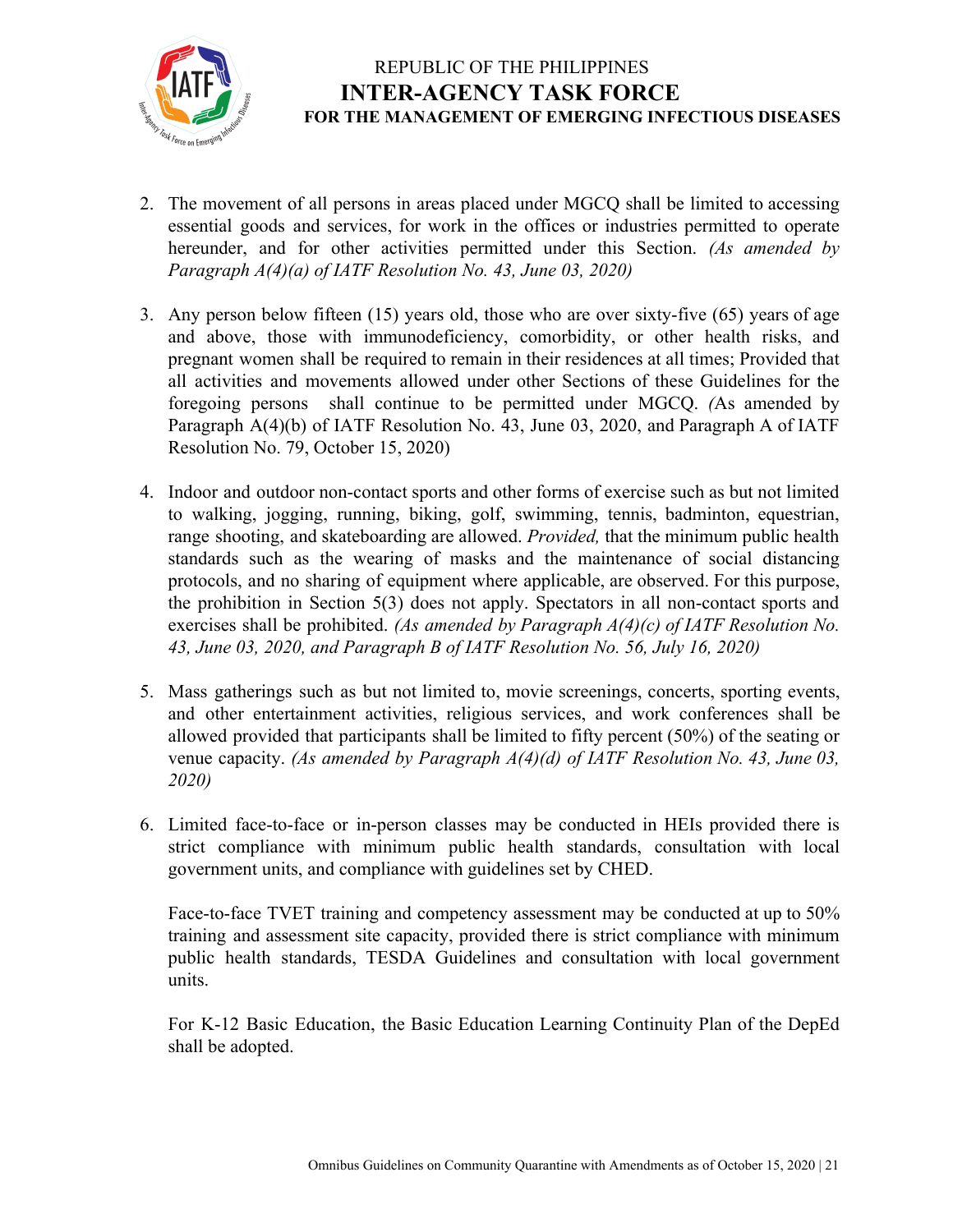

For this purpose, the prohibition in Section 5(3) does not apply. *(As amended by Paragraph A(4)(e) of IATF Resolution No. 43, June 03, 2020 and amended by Paragraph C of IATF Resolution No. 47, June 19, 2020))*

- 7. Work in all public and private offices may be allowed to resume physical reporting to work at full operating capacity, with alternative work arrangements for persons who are sixty (60) years old and above, those with immunodeficiency, comorbidity, or other health risks, and pregnant women.
- 8. The road, rail, maritime, and aviation sectors of public transportation shall be allowed to operate at the capacity in accordance with guidelines issued by the DOTr. *Provided,* that in all public transports, a strict one (1) meter distance between passengers shall be observed and appropriate engineering controls shall be in place.
- 9. Private transportation shall be allowed subject to the guidelines provided by DOTr.
- 10. All public and private construction projects shall be allowed subject to strict compliance with the construction safety guidelines issued by the DPWH for the implementation of infrastructure projects during the COVID-19 pandemic.
- 11. Except as otherwise provided below, all permitted establishments and activities under Categories I, II and III of Section 4(6) and those in previous Sections of these Omnibus Guidelines shall be allowed to operate or be undertaken at full operational capacity:
	- a. Barber shops, salons, and other personal care service establishments, at a maximum of fifty percent (50%) of venue capacity;
	- b. Dine-in restaurants, fast food and food retail establishments, including those in supermarkets, grocery stores, and food preparation establishments, at a maximum of fifty percent (50%) of seating capacity
	- *c.* Category IV and all other establishments not permitted to operate under previous Sections of these Guidelines, at a maximum of fifty percent (50%) operational capacity. However, for hotels and other accommodation establishments, only those accredited as provided by law and relevant DOT and DILG issuances may operate, and only upon issuance of a Certificate of Authority to operate by the DOT, which shall also determine the allowable operational capacity. For this purpose, DOT and DILG shall work with LGUs to ensure compliance of accommodation establishments. Notwithstanding the foregoing, the DTI is hereby authorized to issue a negative list of industries which shall remain prohibited even in areas under MGCQ. Establishments in the negative list shall not be allowed to operate in any form of community quarantine. *(As amended by Paragraph A(4)(f) of IATF Resolution No. 43, June 03, 2020, and Paragraph D of IATF Resolution*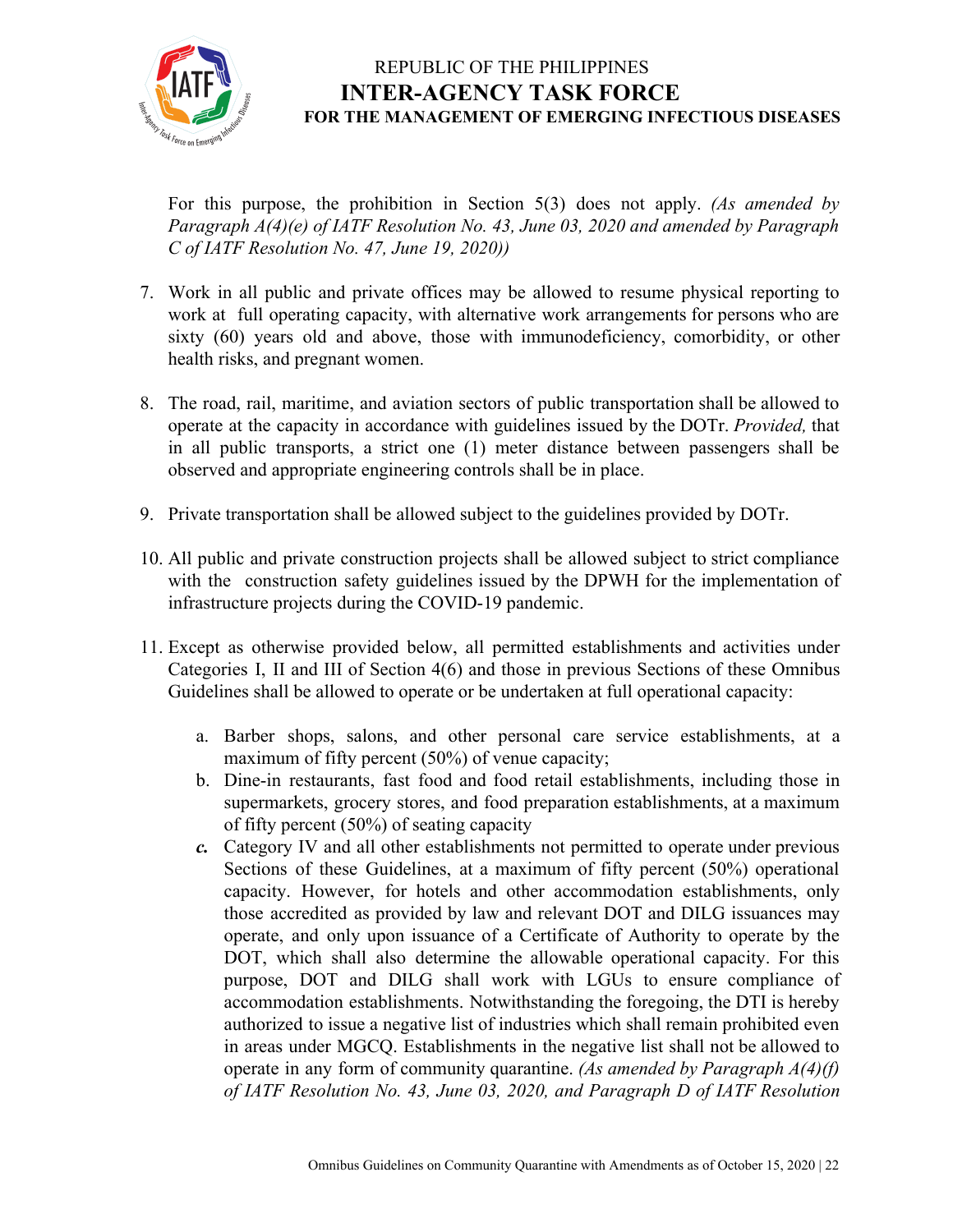

*No. 56, July 16, 2020,* and by Paragraph A of IATF Resolution No. 79, October 15, 2020)

12. Work in government offices may be at full operational capacity, or under such alternative work arrangements as agencies may deem appropriate in accordance with the relevant rules and regulations issued by the CSC.

13. Accredited diplomatic missions and international organizations may resume full operations.

**SECTION [6] POST-COMMUNITY QUARANTINE SCENARIO.** Areas where no community quarantine is in place can be considered as being under the New Normal.

#### **SECTION [7] GUIDELINES FOR INTERZONAL AND INTRAZONAL MOVEMENT.**

1. The movement of all types of cargoes by land, air, or sea within and across areas placed under any form of community quarantine shall be unhampered. Workers in the logistics sector, such as cargo, trucking, courier delivery and port operations shall likewise be allowed to transit across areas placed under any form of community quarantine. All LGUs are directed to strictly abide by this national policy. *Provided,* that only a maximum of five (5) personnel may operate cargo and delivery vehicles by land, with or without load.

LGUs and local health units (LHUs) are hereby enjoined not to issue orders contrary to or inconsistent with said directive, such as, but not limited to, requiring asymptomatic drivers and crew of cargo or service delivery vehicles to undergo mandatory fourteen (14)-day home quarantine. *Provided, further,* that strict social distancing measures must be observed, which may include, if necessary, the putting up of additional safe and humane seats or space in the vehicles. *Provided, finally*, that the PNP retains its authority to conduct inspection procedures in checkpoints for the purpose of ensuring that protocols on strict home quarantine are observed.

2. (a) The movement of the following authorized persons outside their residences (APOR) within and across areas placed under any form of community quarantine shall be permitted: (1) health and emergency frontline services personnel, (2) government officials and government frontline personnel, (3) duly-authorized humanitarian assistance actors (HAAs), (4) persons traveling for medical or humanitarian reasons, (5) persons going to the airport for travel abroad, (6) anyone crossing zones for work or business permitted in the zone of destination, and going back home. The following persons shall also be considered as APOR: (a) returning or repatriated OFWs and other Overseas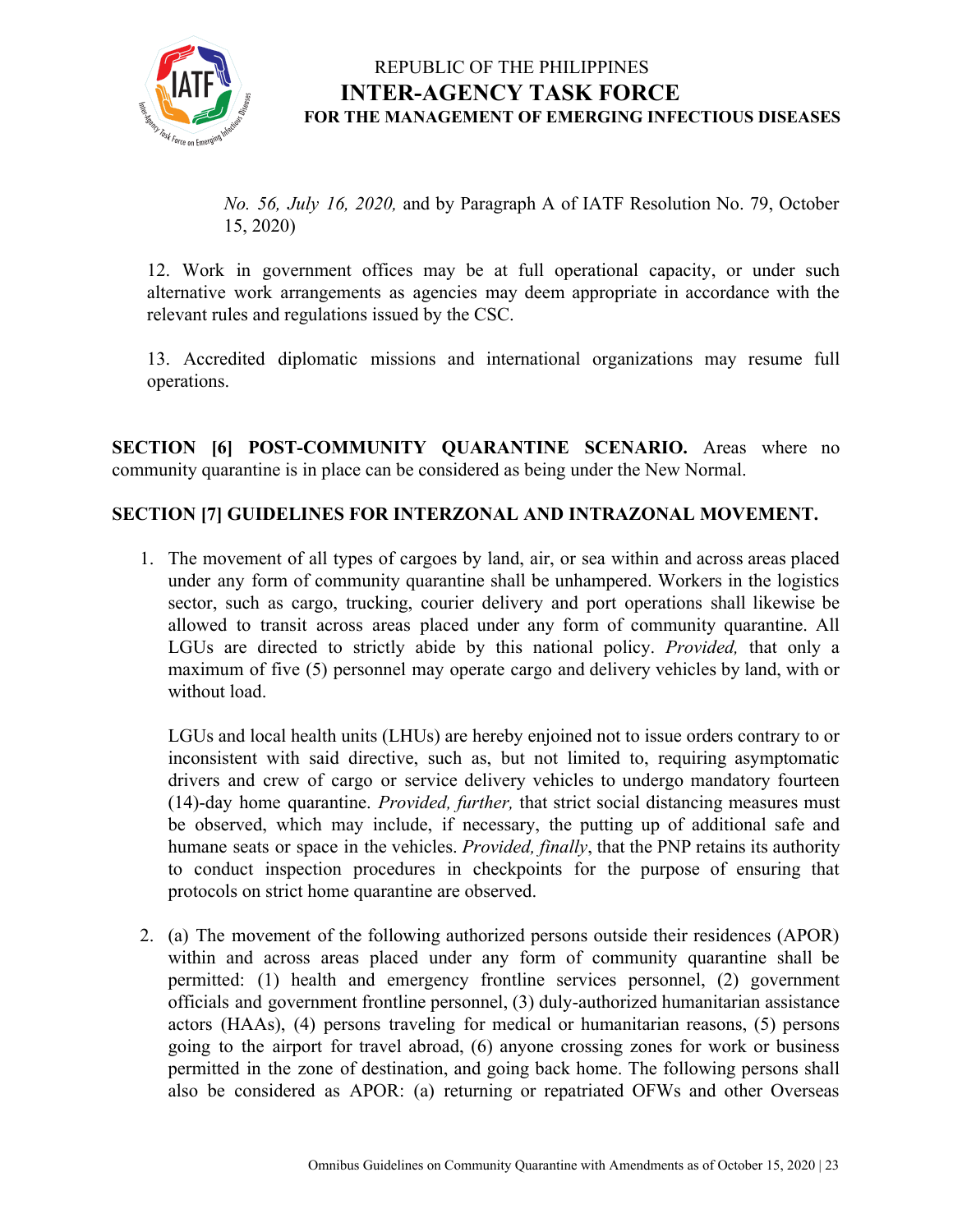

Filipinos (OFs) returning to their places of residence, and (b) other persons transported through the efforts of the national government upon observance of the necessary quarantine protocols and with the concurrence of the receiving LGUs. The Philippine National Police shall be authorized to promulgate and regularly update the list of APORs. Authorized shuttle services shall be allowed to travel within and across areas placed under any form of community quarantine, with priority given to persons rendering health and emergency frontline services. (As amended by Paragraph A of IATF Resolution No. 79, October 15, 2020).

(b) Land, air or sea travel by uniformed personnel, government officials and employees for official business with the corresponding travel authority, and authorized HAAs, especially those transporting medical supplies and laboratory specimens related to COVID-19, and other relief and humanitarian assistance, shall be allowed.

(c) OFWs, students enrolled abroad and participants accepted in exchange visitor programs, permanent residents of foreign jurisdictions, and foreign nationals, may leave for abroad through any of the airports or seaports in the country;

(d) Outbound travel of Filipinos, regardless of purpose, may be allowed subject to compliance with the following requirements:

- i. For those travelling on tourist or short-term/ visitor visas, submission of confirmed round-trip tickets and adequate travel and health insurance to cover travel disruptions and hospitalization in case of COVID-19 infections during their allowable period of stay abroad;
- ii. Execution of a Bureau of Immigration Declaration acknowledging the risks involved in travelling, including risk of delay in their return trip, to be provided at the check-in counters by the airlines;
- iii. Whenever required by the country of destination or the airline, a negative COVID-19 test taken in accordance with the health and safety protocols of such destination country or airline; and
- iv. Upon return, they shall follow the Guidelines of the National Task Force (NTF) for Returning Overseas Filipinos;

The foregoing provisions shall not be interpreted to allow outbound travel by Filipinos to countries where travel restrictions are in place; and finally, this is without prejudice to the exercise of the mandate of the Bureau of Immigration prior to departure. (As amended by Paragraph A of IATF Resolution No. 79, October 15, 2020)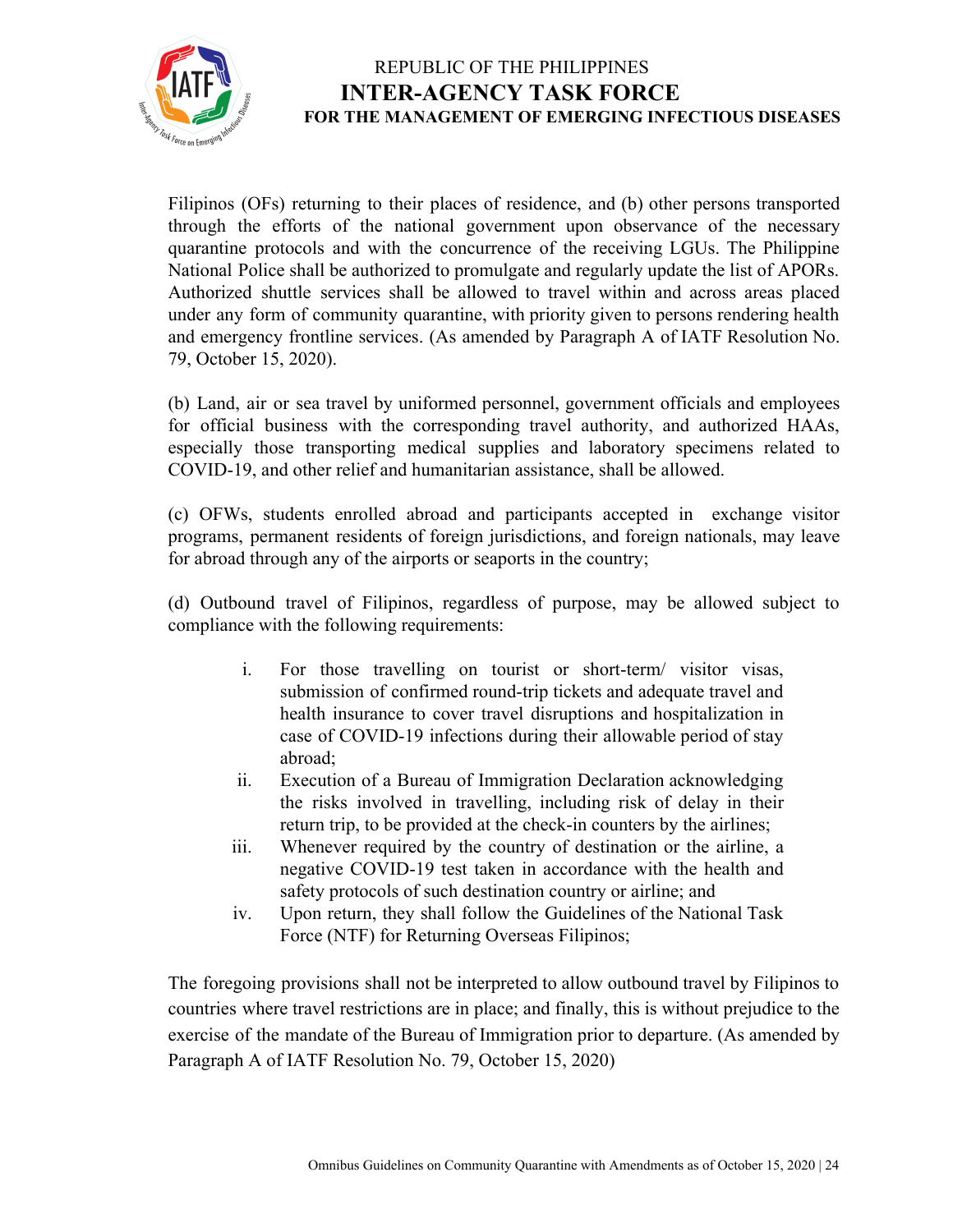

(e) OFWs whether land-based or sea-based shall be allowed to be deployed abroad upon the execution of a *Declaration* signifying their knowledge and understanding of the risks involved as advised by the Philippine Government. For this purpose, recruitment and placement agencies shall likewise be allowed to operate in areas under MECQ, GCQ or MGCQ, subject to the observance of minimum health standards. *Further,* government offices and agencies involved in the processing of their deployment are hereby directed to establish "Green Lanes" to enable their prompt processing and deployment. *Further still,* to facilitate the ease of deployment, the OFWs and employees of these recruitment and placement agencies shall be allowed unhampered transit to and from appropriate government offices during MECQ, GCQ or MGCQ for the processing of their requirements and facilities such as airports, ferries, bus terminals, etc., notwithstanding any Local Government Unit pronouncement to the contrary. The said free access shall extend to the vehicles carrying the aforementioned individuals in order for them to reach their final destination. No fee or any other requirement shall be imposed by LGUs in this regard.

(f) Repatriated OFWs or returning non-OFWs who have been issued a DOH or LGU certificate of completion of fourteen (14)-day facility-based quarantine, those who may be required to undergo a mandatory fourteen (14)-day home quarantine, or those who are issued with travel authority upon testing negative for COVID-19 whichever is earlier, shall be granted unhampered transit across zones *en route* to their final destination in the Philippines. For this purpose, LGUs are enjoined to allow maritime vessels or aircraft transporting the aforementioned OFWs and non-OFWs to dock or land at their ports of destination. No other requirement shall be imposed by LGUs in this regard.

- 3. The interzonal movement of persons not authorized outside of residences (non-APOR) between areas placed under GCQ and MGCQ for any purpose shall be permitted subject to the reasonable regulations imposed by the LGU concerned, if any, and which should be submitted to the DILG or in the case of Boracay Island, subject to those imposed by the Boracay Inter-Agency Task Force (BIATF). (As amended by Paragraph A of IATF Resolution No. 79, October 15, 2020)
- 4. The intrazonal movement of non-APORs for any purpose across areas placed under GCQ or MGCQ shall be permitted subject to the reasonable regulations imposed by the LGU concerned, if any, and which should be submitted to the DILG, or in the case of Boracay Island, subject to those imposed by the Boracay Inter-Agency Task Force (BIATF). (As amended by Paragraph A(5) of IATF Resolution No. 43, June 03, 2020, and by Paragraph A of IATF Resolution No. 79, October 15, 2020)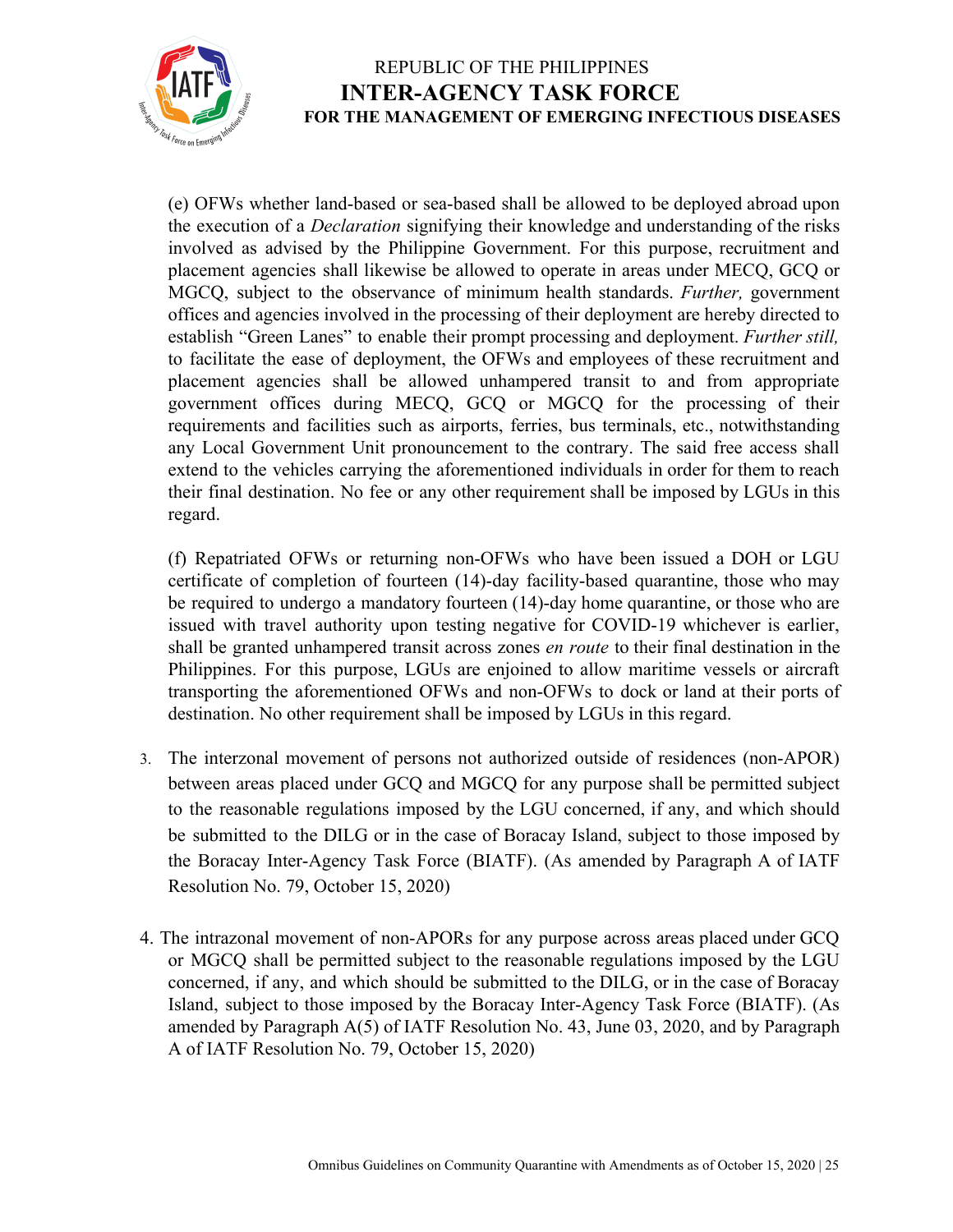

5. The interzonal movement of non-APOR between areas placed under MGCQ and New Normal for any purpose shall be permitted subject to the reasonable regulations as may be imposed by the LGU concerned, if any, and which should be submitted to the DILG. (As amended by Paragraph A of IATF Resolution No. 79, October 15, 2020)

#### **SECTION [8] GENERAL PROVISIONS**

- 1. LGUs are enjoined to enact the necessary ordinances to enforce curfew only for non-workers in jurisdictions placed under MECQ, GCQ and MGCQ to penalize, in a fair and humane manner, violations of the restrictions on the movement of people as provided under these Omnibus Guidelines. Law enforcement agencies, in implementing and enforcing said curfew ordinances, are likewise strongly enjoined to observe fair and humane treatment of curfew violators. Public transportation, however, shall not be restricted by such curfew ordinances. (*As amended by Paragraph C of IATF Resolution No. 47, June 19, 2020)*
- 2. As a matter of declared national policy and pursuant to paragraphs (aa) and (bb), Section 4 of the Republic Act No. 11469, all banks, quasi-banks, financing companies, lending companies, and other financial institutions, public and private, including the Government Service Insurance System, Social Security System and Pag-ibig Fund, are directed to implement a minimum of a thirty (30)-day grace period from due date or until such time that the ECQ or MECQ is lifted, whichever is later, for the payment of all loans, including but not limited to salary, personal, housing, and motor vehicle loans, as well as credit card payments, falling due within the period of ECQ and MECQ, and without incurring interests, penalties, fees, or other charges. Persons with multiple loans shall likewise be given a minimum thirty (30)-day grace period from due date or until such time that the ECQ or MECQ is lifted, whichever is later, for every loan.

For residential and commercial rents falling due within the duration of the ECQ, MECQ, and GCQ, on residential lessees and micro-, small, and medium enterprises (MSMEs) and sectors not permitted to operate during said period, a grace period of thirty (30) days from the last due date or until such time that the community quarantine is lifted, shall be observed, whichever is longer, without incurring interests, penalties, fees, or other charges.

The foregoing rules on grace periods shall have retroactive effect starting 17 March 2020 in areas where the applicable community quarantine had been declared.

3. The operation of industries and establishments identified in preceding sections are subject to the visitorial and enforcement powers of the Department of Labor and Employment, Department of Trade and Industry, and other appropriate agencies to ensure compliance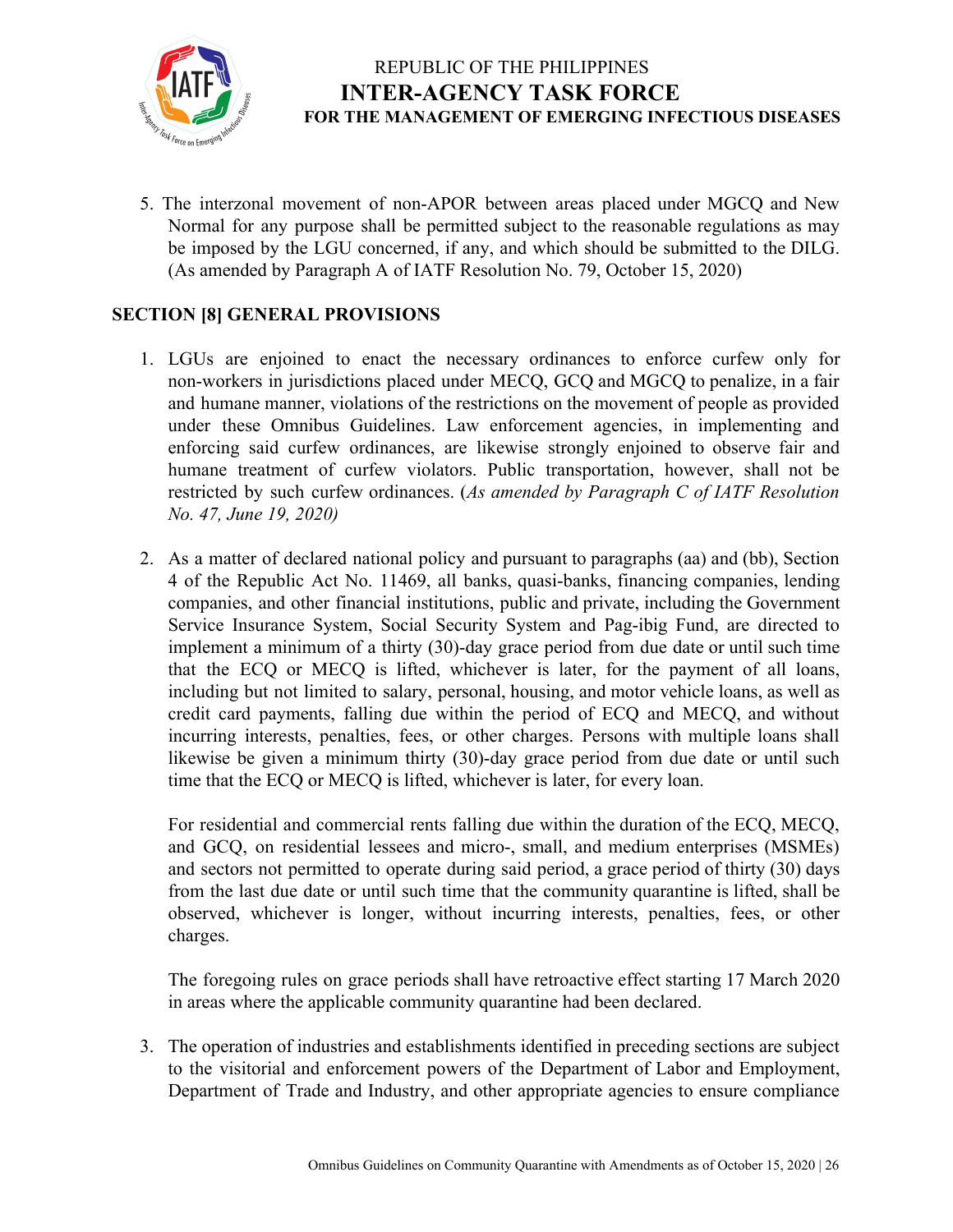

with these Omnibus Guidelines, especially the compliance with the provisions on maximum allowable operational capacity in establishments, as well as minimum public health standards and protocols.

- 4. National government agencies and instrumentalities including GOCCs and LGUs shall adopt measures lawful and necessary to implement and enforce the minimum public health standards as defined herein. Such measures shall be in accordance with the minimum health standards set by DOH and other relevant national agencies, and shall not be unreasonable or unduly burdensome. However, the private sector is encouraged to adopt stricter health standards concerning their own operations. Compliance of private sector establishments with the Joint DTI-DOLE Return-to-Work Guidelines, DOH Return-to-Work Guidelines, and guidelines issued by the aforementioned appropriate sector-relevant national government agency, including their future amendments, shall be considered sufficient compliance with minimum public health standards. In accordance with DOH Department Memorandum No. 2020-0220, the testing of all returning employees of a private sector entity shall not be required as a condition precedent for their operation. In no case shall the testing of all returning workers be construed as a condition precedent for his/her return.
- 5. All persons are mandated to wear face masks, ear loop masks, indigenous, reusable, do-it-yourself masks, or face shields, handkerchiefs, or such other protective equipment or any combination thereof, which can effectively lessen the transmission of COVID-19, whenever they go out of their residences, pursuant to existing guidelines issued by the national government subject to fair and humane penalties or punishments that may be imposed by LGUs or implemented by law enforcement agencies, respectively. LGUs are hereby enjoined to use IATF-endorsed contact tracing and contact monitoring applications (StaySafe.ph and TanodCOVID) where they are available, or use community-based contact tracing and contact monitoring. Concerned LGUs are hereby enjoined to issue the necessary executive order or ordinance to this effect.
- 6. Supermarkets, public and private wet markets, grocery stores, agri-fishery supply stores, veterinary supply stores, pharmacies, drug stores, and other retail establishments engaged in the business of selling essential goods are strongly encouraged to extend their store operations to a maximum of twelve (12) hours. LGUs are directed to allow such establishments to operate pursuant to the foregoing. *Provided* that in the operation of wet markets, LGUs are encouraged to adopt reasonable schemes to ensure compliance with strict social distancing measures, such as, but not limited to, providing for specific daily schedules per sector, barangay, or purok, as the case may be. In no case shall such schemes involve narrowing the hours of operation of the foregoing establishments.